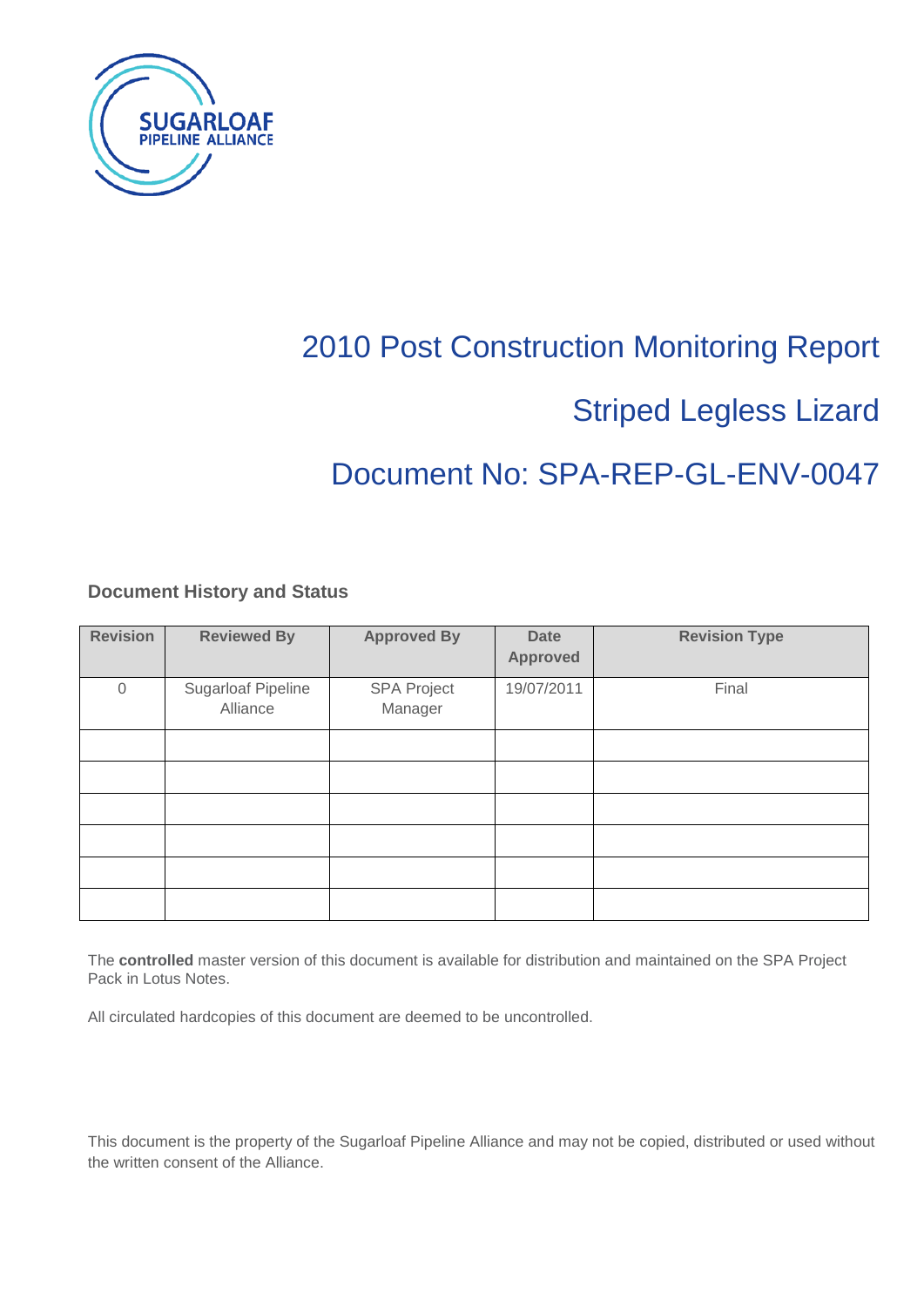# **Table of Contents**

| $\mathbf{1}$   |  |
|----------------|--|
| $\overline{2}$ |  |
| 2.1            |  |
| 2.2            |  |
| 2.3            |  |
| $\mathbf{3}$   |  |
| 3.1            |  |
| 3.2            |  |
| 3.3            |  |
| $\overline{4}$ |  |
| 5 <sup>5</sup> |  |

APPENDIX - SURVEY RESULTS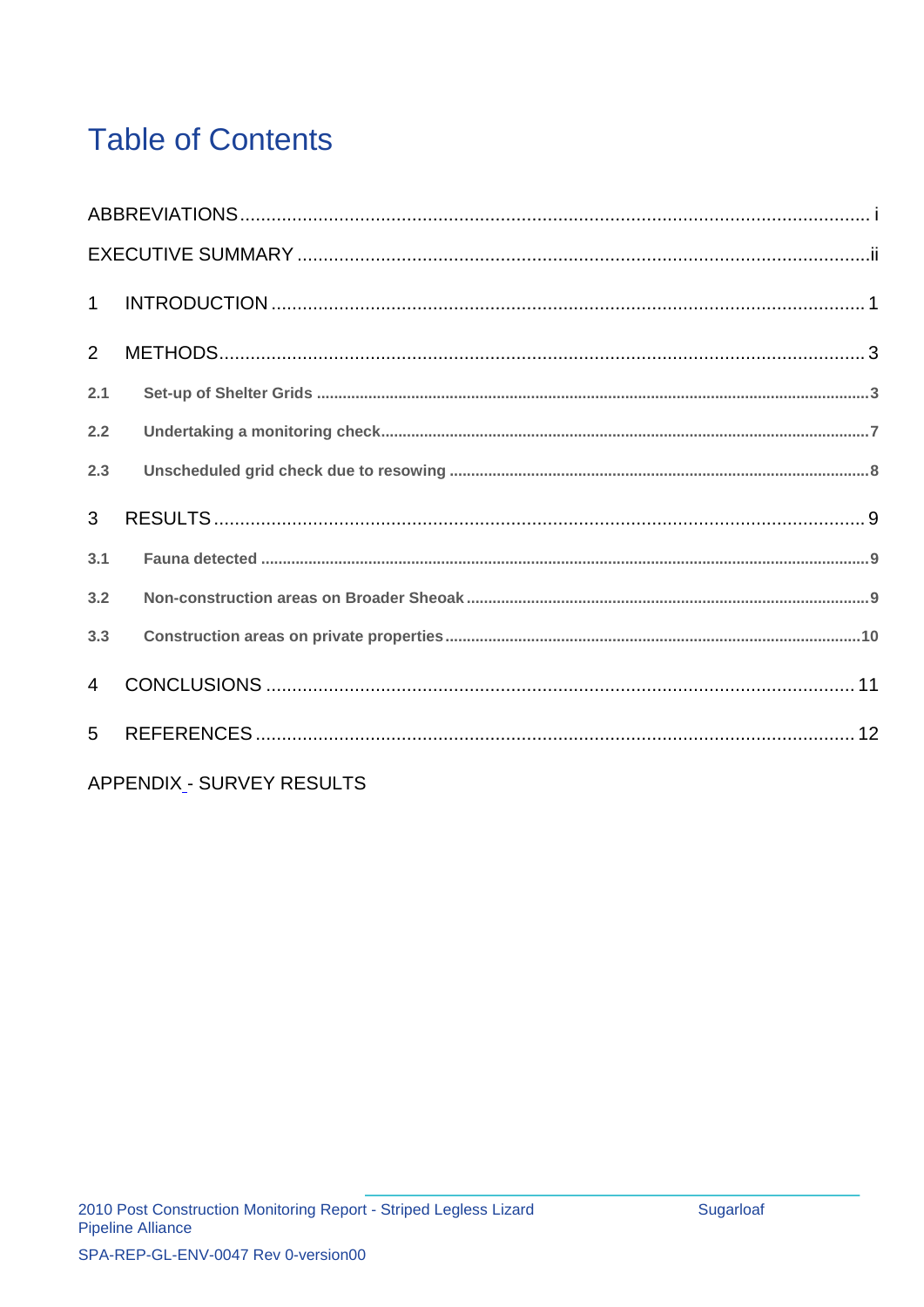# Abbreviations

| <b>Term</b>   | <b>Description</b>                                                                                                       |
|---------------|--------------------------------------------------------------------------------------------------------------------------|
| Alliance      | <b>Sugarloaf Pipeline Alliance</b>                                                                                       |
| <b>CMP</b>    | <b>Conservation Management Plan</b>                                                                                      |
| <b>DEWHA</b>  | Commonwealth Department of the Environment, Water, Heritage and the Arts (now<br>DSEWPC)                                 |
| <b>DSE</b>    | Victorian Department of Sustainability and Environment                                                                   |
| <b>EMP</b>    | Environmental Management Plan                                                                                            |
| <b>EPBC</b>   | Commonwealth Environment Protection and Biodiversity Conservation Act 1999                                               |
| <b>FFG</b>    | Victorian Flora and Fauna Guarantee Act 1988                                                                             |
| <b>GSM</b>    | Golden Sun Moth (Synemon plana)                                                                                          |
| <b>HLPS</b>   | <b>High-lift Pump Station</b>                                                                                            |
| <b>DSEWPC</b> | Commonwealth Department of Sustainability, Environment, Water, Population and<br>Communities (previously known as DEWHA) |
| <b>SLL</b>    | Striped Legless Lizard (Delma impar)                                                                                     |
| <b>SLPA</b>   | Sugarloaf Pipeline Alliance (the 'Alliance')                                                                             |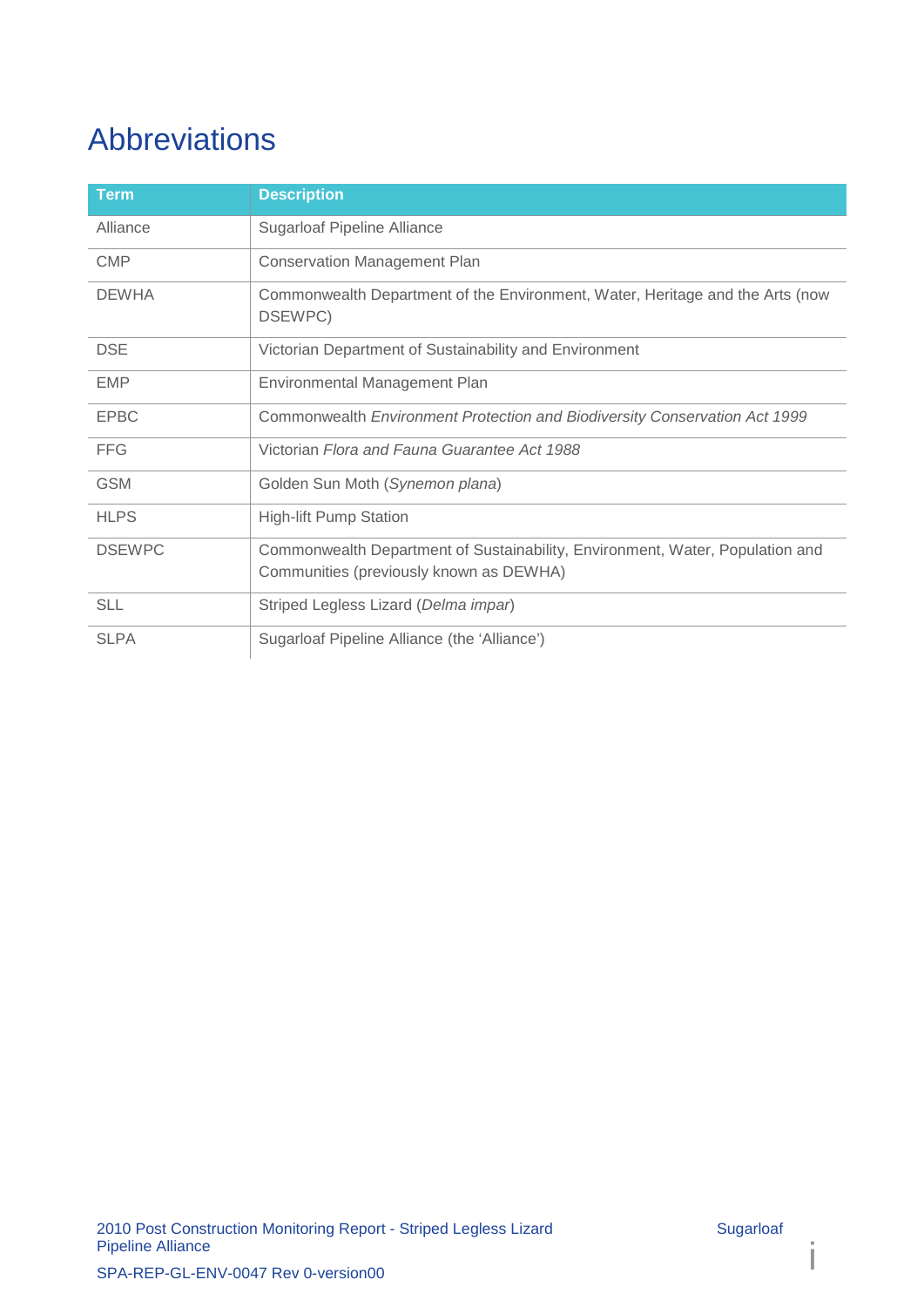# Executive Summary

State and federal regulatory authorities approved the Sugarloaf Pipeline Project in mid-2008. Approval from both levels of government was made subject to certain conditions, some of which are relevant to the Striped Legless Lizard (*Delma impar*). The Striped Legless Lizard (SLL) is listed as a 'vulnerable' species on the Commonwealth *Environment Protection and Biodiversity Conservation (EPBC) Act 1999* and as a 'threatened' species on the Victorian *Flora and Fauna Guarantee (FFG) Act 1988*. It is also listed as a Protected Species on the Victorian *Wildlife Act 1975*.

One condition of approval involved the post-construction monitoring actions taken by the Alliance for the SLL. In particular, the need to develop and implement a SLL monitoring program across the broader Sheoak property and at locations along the alignment where five or more SLL were captured during the course of the project. Three SLLs were detected at two locations within the Sugarloaf project area and immediate surrounds prior to the commencement of construction. An additional 65 SLLs were detected within the project area during the construction phase. At seven locations, more than five SLL were detected. These locations were monitored accordingly, and this document presents the results of the first year of the two-year monitoring program.

SLL monitoring was conducted using *Shelter Gridding*, with each separate grid comprising 50 wooden shelters. During late 2009/early 2010, 16 shelter grids were established; nine across broader Sheoak and seven on private properties along the alignment. Each of these grids was checked on four occasions between May 2010 and January 2011. An additional four checks are scheduled across the remainder of 2011, to complete the second year of monitoring.

Six fauna species, including SLL, were identified during shelter checks in the first year of monitoring. On three occasions, SLL individuals or evidence of probable SLL individuals (slough, decaying specimen) were found. Two of these observations were in shelter grids in the broader Sheoak property; one during June 2010 and the other during December 2010. The other observation (a live SLL) was detected during an unscheduled grid check at property 328 (north), which was prompted by an unanticipated need to undertake re-sowing on a number of properties where post-construction reinstatement of vegetation had been less successful.

Photographs of SLL or evidence of SLL captured during monitoring were compared to photographs of individuals taken by Melbourne Zoo (while Melbourne Zoo held animals found during construction), to determine whether or not the animals found during monitoring were the same individuals as those released post-construction (i.e. recaptures). No SLL individuals appeared to be recaptures.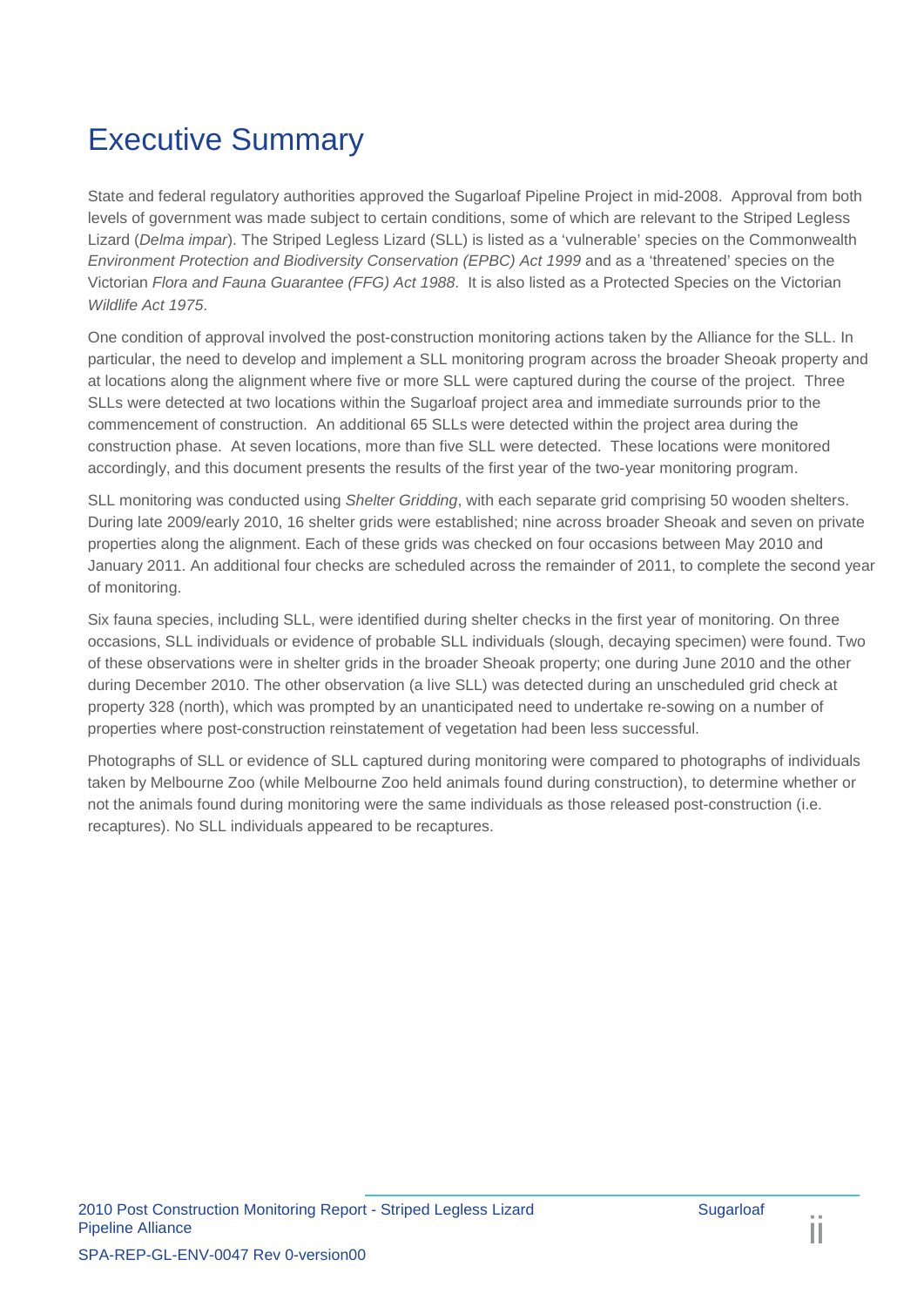## <span id="page-4-0"></span>**1 INTRODUCTION**

State and federal regulatory authorities approved the Sugarloaf Pipeline Project in mid-2008. Approval from both levels of government was made subject to certain conditions, some of which are relevant to the Striped Legless Lizard (*Delma impar*) (SLL). SLL is listed as 'vulnerable' under the Commonwealth *Environment Protection and Biodiversity Conservation* (EPBC) *Act 1999* and as 'threatened' on the Victorian *Flora and Fauna Guarantee* (FFG) *Act 1988*. It is also listed as a Protected Species on the Victorian *Wildlife Act 1975 and*, although not legally binding, the Striped Legless Lizard is also listed as 'vulnerable' on the IUCN Red List of threatened taxa (IUCN 2009) and as 'endangered" on the Department of Sustainability and Environment (DSE) advisory list of threatened vertebrate fauna in Victoria (DSE 2007).

One condition, stated within the project's Environment Management Strategy<sup>[1](#page-6-2),[2](#page-4-1)</sup> upon which approvals were based, is that the Alliance will develop and implement a SLL monitoring program across the broader Sheoak property and at particular locations along the alignment where five or more SLL were captured during the course of the project. 'The course of the project' includes the entire construction phase and the targeted surveys for SLL that were done by the Alliance ecologists as part of the pre-approvals assessment. There are seven locations where five or more lizards were detected during the course of the project, and that therefore require monitoring.

Through extensive consultation, discussion and revision, a monitoring plan for SLL was developed by the Alliance and endorsed by DSE. In accordance with this monitoring plan, lizard monitoring grids were established within and immediately adjacent to the seven parts of the former construction area where five or more SLL had been detected. The seven locations where five or more SLL were captured are listed below and in summarised in Table 1:

- At properties 300 and 302.1 (which are adjacent properties that intercept the same patch of grassland habitat), two SLL were captured prior to construction and another four were captured during the construction phase.
- At property 26/28 (in the Sheoak property on the east side of the Melba Hwy), eight SLL were captured during the construction phase.
- At property 326, five SLL were captured along the eastern boundary during the construction phase.
- At property 327, six SLL were captured along the central part of the eastern boundary.
- At property 327, seven SLL were captured along the southern part of the eastern boundary.
- At property 328:

-

- Ten SLL were captured along the northern part of the eastern boundary
- Six SLL were captured along the central part of the eastern boundary.

Fewer than five SLL individuals were captured at all other location where SLL were found to be present (i.e., central section of property 326, property 22, property 336 and the southern part of the eastern boundary on property 328).

As discussed earlier, 'capture' includes (a) live individuals captured, (b) deceased individuals collected, and (c) sections of tails collected. 'Capture' also includes any other individuals detected using other techniques during the construction phase (e.g. observation, sloughed skins).

Attachment 7 of the EMS (Mitigation Plan for EPBC Act and FFG Act Listed Fauna Species): Chapter 3.6.2.

<span id="page-4-2"></span><span id="page-4-1"></span><sup>&</sup>lt;sup>2</sup> Also stated within Fauna Management Programs (which formed part of the Environment Management Plans) relevant to project areas north of Devlin Bridge.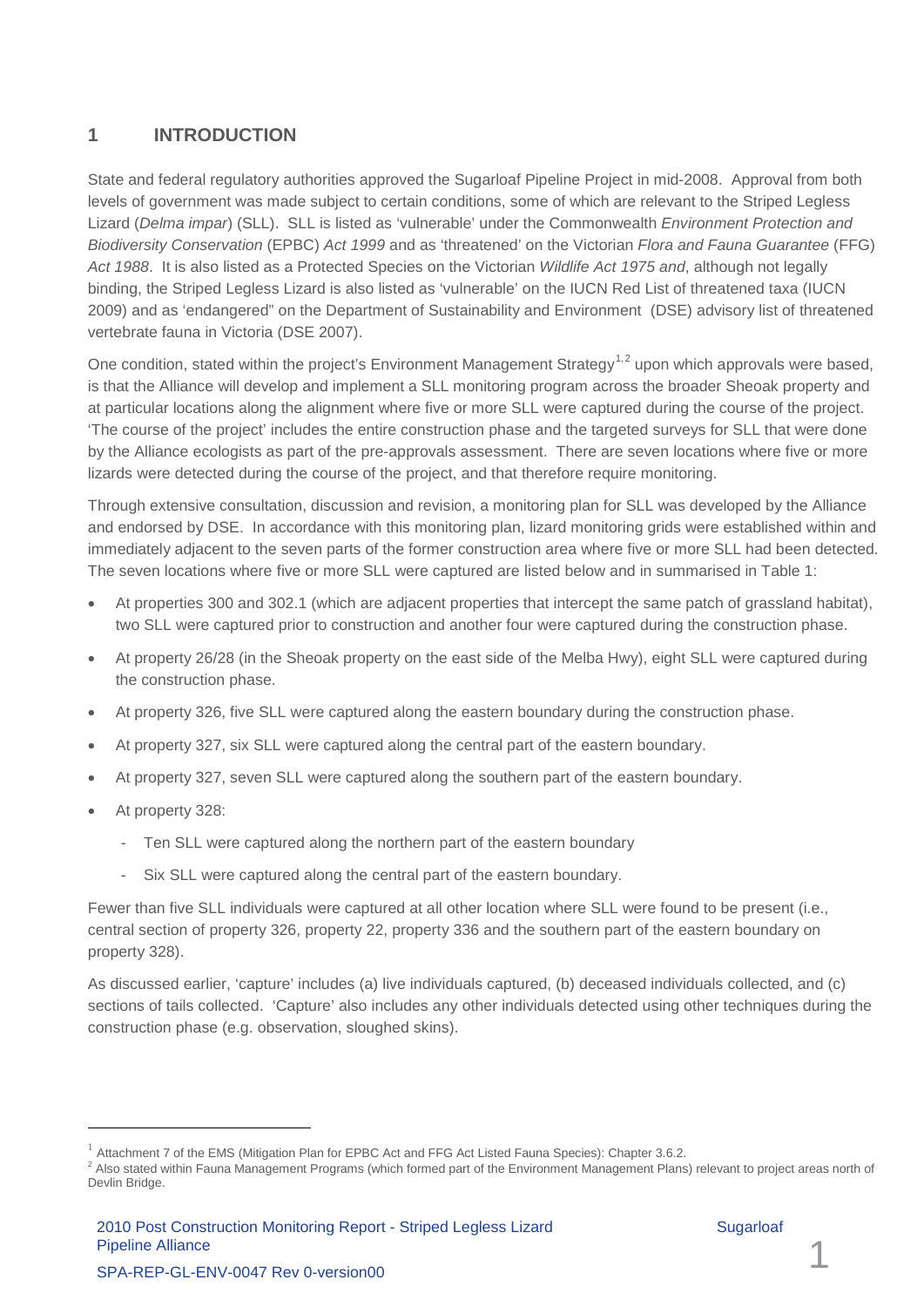#### **Table 1 Properties where SLL were captured (alive, dead or in part) during the pre-approval phase (p) and during the construction phase (c) of the Project (as of 15th October 2009)**

| <b>Property#</b> |                | <b>Number of SLL captured</b> |                  | <b>Project area (EMP Section)</b> |
|------------------|----------------|-------------------------------|------------------|-----------------------------------|
|                  | Live           | <b>Deceased</b>               | <b>Tail only</b> |                                   |
| 300              | 2p             |                               |                  | Killingworth                      |
| 301              | 1 <sub>c</sub> |                               |                  | Killingworth                      |
| 302.1            | 3c             |                               |                  | Killingworth                      |
| 22               | 1 <sub>c</sub> | 1 <sub>c</sub>                |                  | Yea to Devlin Bridge              |
| 26/28            | 4c             | 4c                            |                  | Yea to Devlin Bridge*             |
| 324              | 1 <sub>p</sub> |                               |                  | Just beyond the Sheoak HLPS       |
| 326              | 3 <sub>c</sub> |                               | 3 <sub>c</sub>   | Sheoak HLPS                       |
| 327              | 13c            | 6c                            |                  | Yea to Devlin Bridge              |
| 328              | 16c            | 4c                            | 5c               | Yea to Devlin Bridge              |
| 336              | 1 <sub>c</sub> | 1c                            |                  | Yea to Devlin Bridge              |

\* Although outside of the Sheoak EMP section, these two properties still occur within the broader 'Sheoak' property that is owned by Melbourne Water.

Live unharmed SLL that were captured during the SLL active season (mid September to mid May) were photographed, measured and immediately released in the nearest suitable habitat outside the construction area. Live unharmed SLL that were captured outside the SLL active season, and live injured SLL that were captured at any time, were transported to the Royal Melbourne Zoological Gardens, where the animals were cared for until they could be released (during the SLL active season *and* i) after construction and/or ii) when they had recovered from their injuries). As for the SLL that were released immediately after capture, SLL that spent time at the Melbourne Zoo were released in the nearest suitable habitat outside the construction area. While at the Melbourne Zoo, SLL were photographed and measured. Photographs of all animals were taken in such a way that individual head-scale characteristics could be identified, so that recapture success could be determined if SLL were captured again during the monitoring program.

Also in accordance with the approved monitoring plan, an additional nine lizard monitoring grids were established across the broader Sheoak property (i.e., outside the construction area). The Alliance committed to developing a Conservation Management Plan (CMP) for the property within the 12 months of the date of approval of the Sheoak HLPS EMP, which would be implemented over the next ten years. Chapter 8.1.1 of the Sheoak FMP stated that there will be *'an ongoing management and monitoring program for the Striped Legless Lizard within the Sheoak property. It is proposed that the monitoring program will be developed as part of the CMP'.*

However, as the SLL monitoring was to commence on the Sheoak property prior to the completion and approval of the CMP, so the monitoring program developed for the Sugarloaf project as a whole has been used as a substitute until the development and approval of the CMP. It is understood that this program will be included within the CMP when the CMP is prepared.

This document presents the results of the first year of the two-year SLL monitoring program. Additional checks are scheduled across the remainder of 2011, to complete the second year of monitoring, and will be reported separately.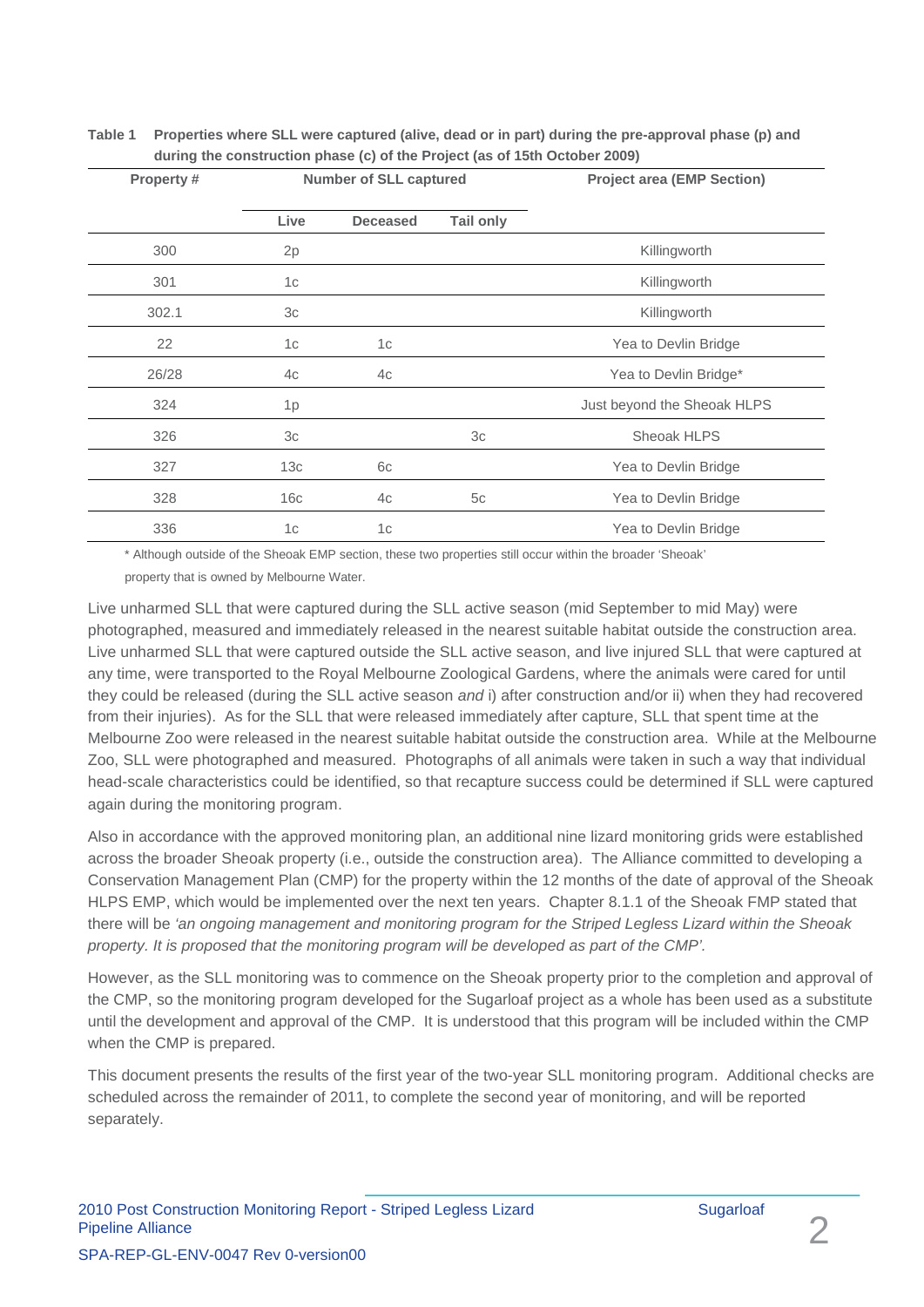# <span id="page-6-0"></span>**2 METHODS**

## <span id="page-6-1"></span>**2.1 SET-UP OF SHELTER GRIDS**

SLL monitoring sites were established at nine locations within the broader Sheoak property (i.e., outside the construction corridor) and seven locations within the construction corridor where five or more SLL were captured<sup>[3](#page-4-2)</sup>. For the seven locations within the construction corridor, sites were placed at the approximate location where the SLL had been released.

At each monitoring site, a Shelter Grid comprising 50 wooden shelters was installed. Each shelter comprised a piece of wood that had a basal area covering at least 20 cm by 30 cm, and a height of at least 8 cm. A wooden spacer (a strip of wood, approximately 20 cm long and 2 cm high) was attached to the underside of one edge to elevate part of the shelter off the substrate and create more habitat opportunities for fauna beneath the shelter. .

Where space permitted, the 50 shelters were set out in a rectangular 5 x 10 formation with 5 m spacing between shelters (i.e., the grid covered a 20 m x 45 m area). However, where the available space did not allow a 5 x 10 grid formation, the 50 shelters were placed in an alternative configuration that fitted the available area but still had 5 m spacing between shelters (**[Table 2](#page-6-3)**). All grids were established in late 2009 and each shelter was uniquely labelled. [Figure 1](#page--1-0) shows the location of the grids on the different properties.

| <b>Property</b>         | Grid<br>formation           | <b>Description</b>                                                                          |
|-------------------------|-----------------------------|---------------------------------------------------------------------------------------------|
| 302.1                   | $3 \times 10, 1 \times 20$  | 3 lines of 10 shelters on north side of road, one line along fence on south side of<br>road |
| 26/28                   | $5 \times 10$               | 5 lines of 10 shelters approximately 5m apart                                               |
| Sheoak ROW              | $5 \times 10$               | 5 lines of 10 shelters approximately 5m apart                                               |
| 327 North               | $2 \times 25$               | One line of 25 shelters in ROW, one line of 25 shelters in adjacent road reserve            |
| 327 South               | $2 \times 25$               | One line of 25 shelters in ROW, one line of 25 shelters in adjacent road reserve            |
| 328 North               | $2 \times 25$               | One line of 25 shelters in ROW, one line of 25 shelters in adjacent road reserve            |
| 328 South               | $2 \times 25$               | One line of 25 shelters in ROW, one line of 25 shelters in adjacent road reserve            |
| <b>Broader Sheoak A</b> | $5 \times 10$               | 5 lines of 10 shelters approximately 5m apart                                               |
| <b>Broader Sheoak B</b> | $5 \times 10$               | 5 lines of 10 shelters approximately 5m apart                                               |
| <b>Broader Sheoak C</b> | $2 \times 17 + 1 \times 16$ | 2 lines of 17 shelters and one line of 16 shelters                                          |
| Broader Sheoak D        | $5 \times 10$               | 5 lines of 10 shelters approximately 5m apart                                               |
| <b>Broader Sheoak E</b> | 5 x 10                      | 5 lines of 10 shelters approximately 5m apart                                               |
| <b>Broader Sheoak F</b> | 5 x 10                      | 5 lines of 10 shelters approximately 5m apart                                               |
| <b>Broader Sheoak G</b> | 5 x 10                      | 5 lines of 10 shelters approximately 5m apart                                               |
| <b>Broader Sheoak H</b> | $5 \times 10$               | 5 lines of 10 shelters approximately 5m apart                                               |
| <b>Broader Sheoak I</b> | 5 x 10                      | 5 lines of 10 shelters approximately 5m apart                                               |

<span id="page-6-3"></span>

| Table 2 |  |  | Grid formation of the shelters on the different properties |  |
|---------|--|--|------------------------------------------------------------|--|
|---------|--|--|------------------------------------------------------------|--|

-

<span id="page-6-2"></span><sup>&</sup>lt;sup>3</sup> Two of which are within the Sheoak property.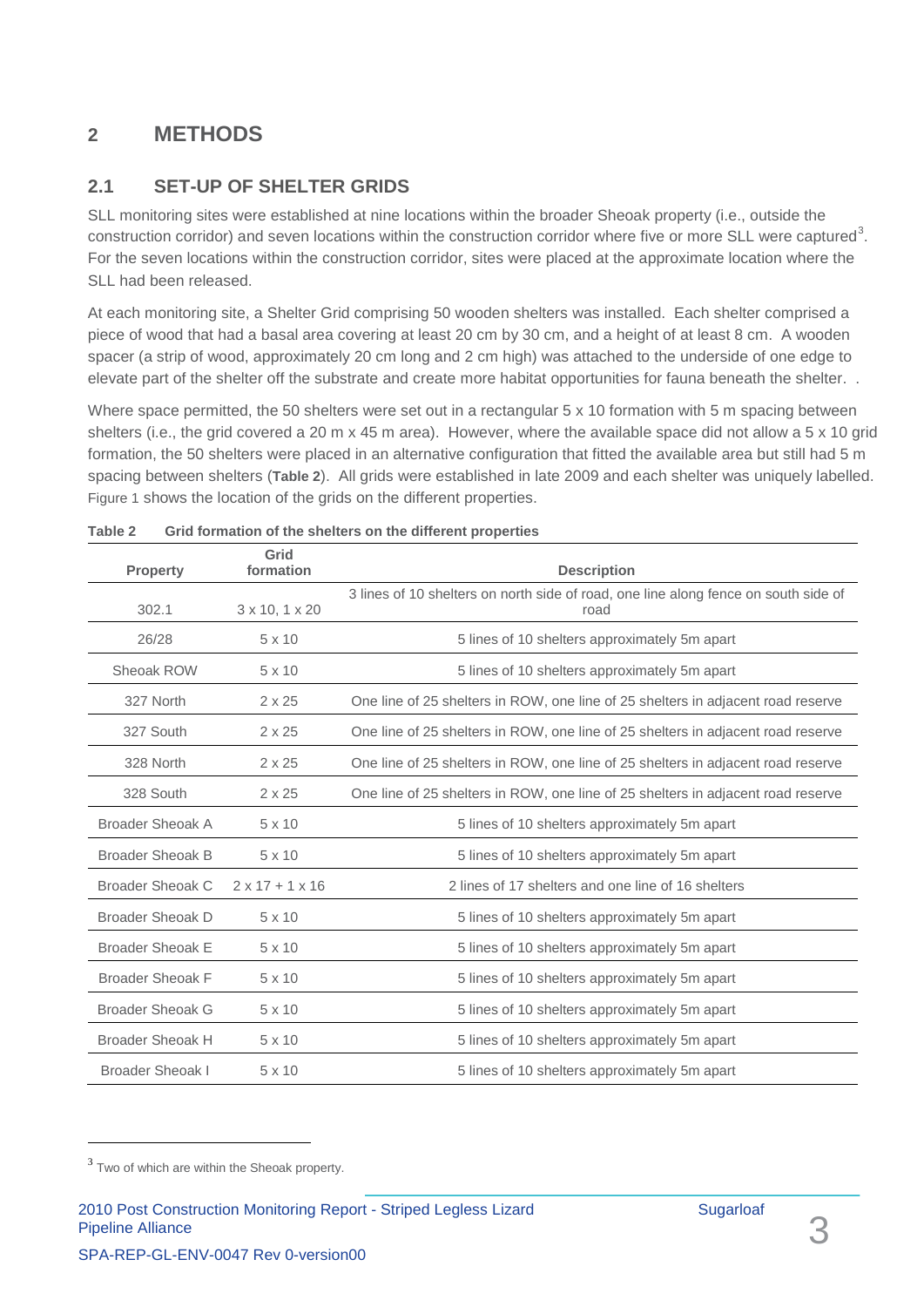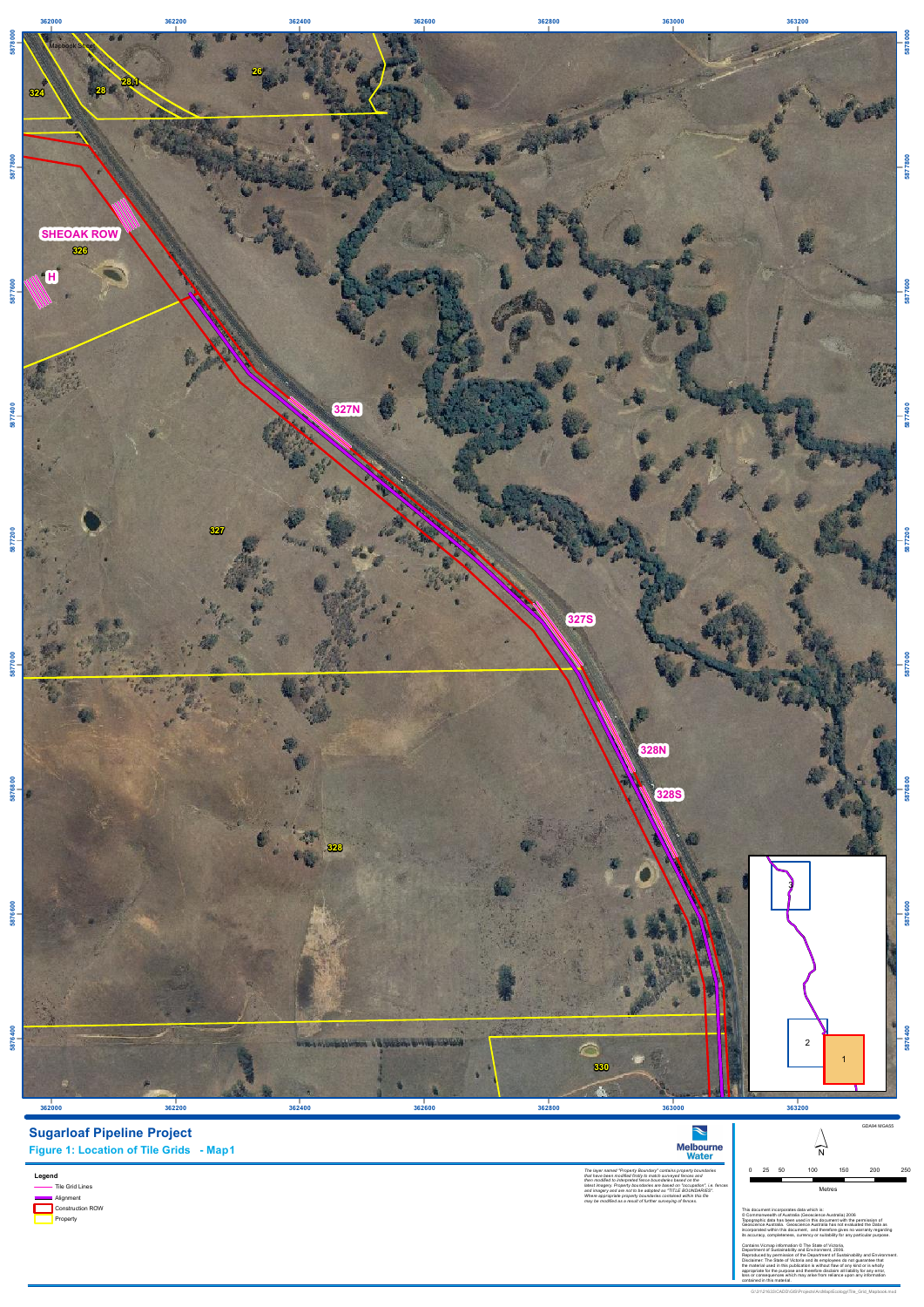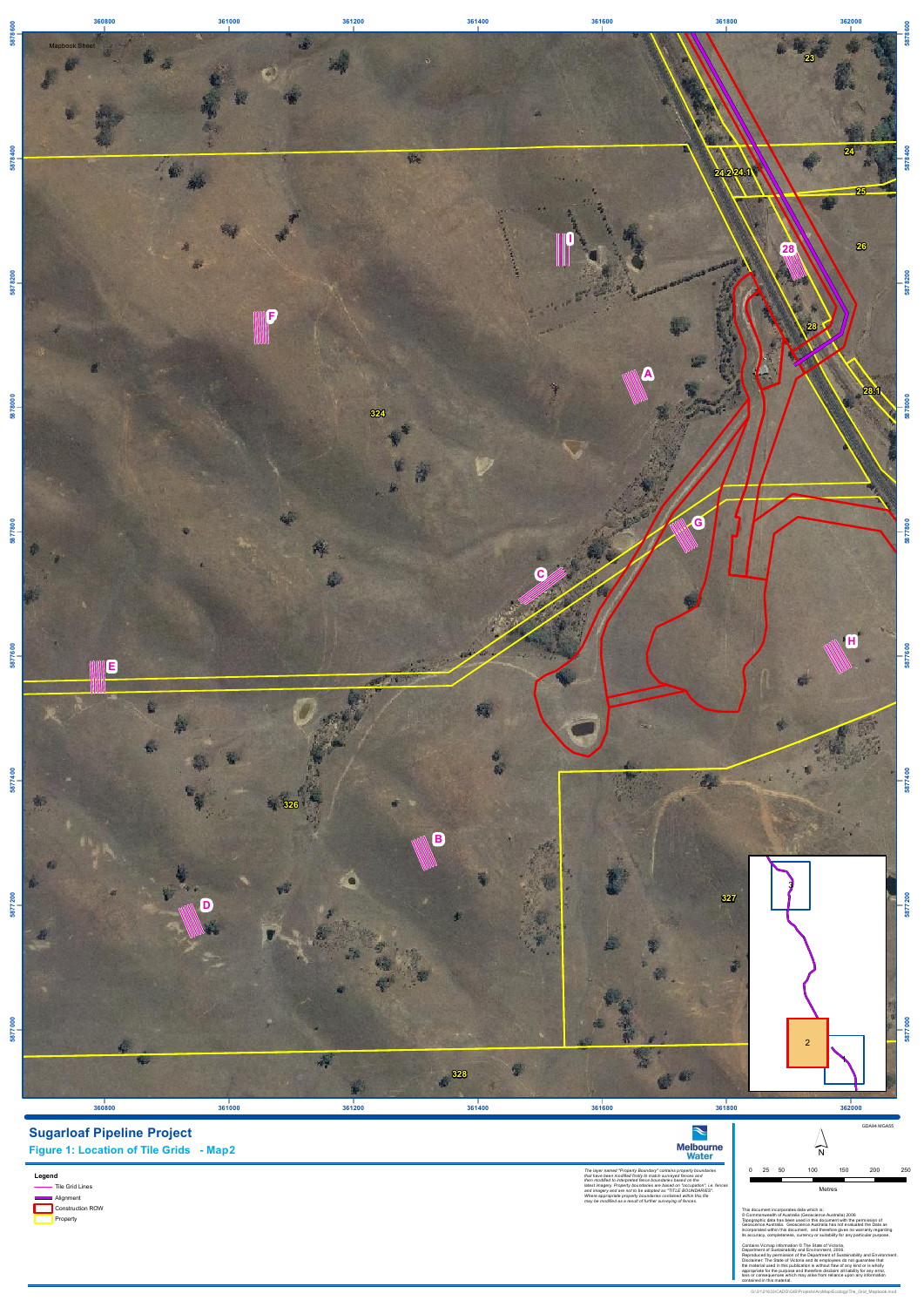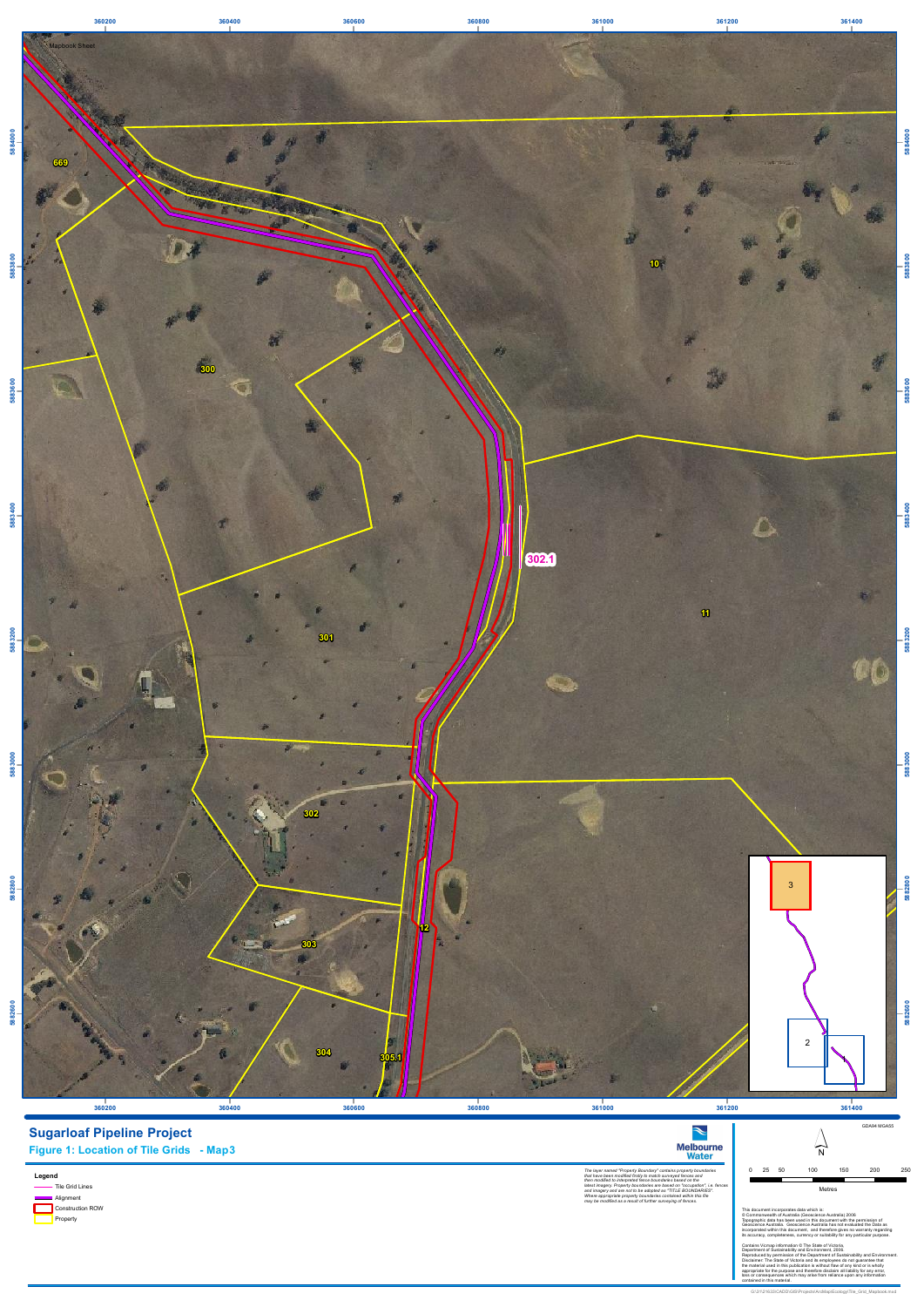## <span id="page-10-0"></span>**2.2 UNDERTAKING A MONITORING CHECK**

Shelter grids were set up during late 2009. This allowed sufficient time for SLL to discover and adopt the shelters before the commencement of the checking schedule in May 2010.

In accordance with the endorsed monitoring plan, all shelters were checked on four occasions in the first year. Of the four checks one occurred in each autumn and spring and the remaining two during summer [\(Table 3\)](#page-10-1).

| $1$ univ v |                |                | $\frac{1}{2}$ of vicing $\left(1 - \frac{1}{2}\right)$ for choicer critical darrege on data property |                |            |            |                                           |                                    |
|------------|----------------|----------------|------------------------------------------------------------------------------------------------------|----------------|------------|------------|-------------------------------------------|------------------------------------|
| Date       | 26/28          | 302.1          | 327 South                                                                                            | 327 North      | 328 South  | 328 North  | Sheoak<br><b>Construction</b><br>Corridor | *Broader<br>Sheoak<br>(Nine grids) |
|            |                |                |                                                                                                      |                |            |            |                                           |                                    |
| 25-May-10  | 1              | 1              | 1                                                                                                    | $\mathbf{1}$   | 1          | 1          | 1                                         | $1$ (part)                         |
| 8-June-10  |                |                |                                                                                                      |                |            |            |                                           | $1$ (part)                         |
| 14-Oct-10  | $\overline{2}$ |                | $\sqrt{2}$                                                                                           | $\sqrt{2}$     | $\sqrt{2}$ | $\sqrt{2}$ |                                           |                                    |
| 22-Oct-10  |                | $\mathbf{2}$   |                                                                                                      |                |            |            | $\overline{2}$                            | $\overline{2}$                     |
| 12-Nov-10  | 3              |                |                                                                                                      |                |            |            |                                           |                                    |
| 16-Nov-10  |                | 3              | 3                                                                                                    | 3              | 3          | 3          | 3                                         | 3                                  |
| 16-Dec-10  | $\overline{4}$ | $\overline{4}$ |                                                                                                      |                |            |            | $\overline{4}$                            | 4 (part)                           |
| 17-Jan-11  |                |                | $\overline{4}$                                                                                       | $\overline{4}$ |            |            |                                           | 4 (part)                           |
| 18-Jan-11  |                |                |                                                                                                      |                | 4          | 4          |                                           |                                    |

<span id="page-10-1"></span>**Table 3 Dates of Visits (1 – 4) for Shelter Grid Surveys on each property**

#### \*Some visits were made over two trips

Grid checks were mostly conducted by two Alliance Ecologists in the early morning (before temperatures exceeded 25°C) in order to detect individuals before they became too active and began to move away from the artificial shelters to undertake foraging and other activities within the surrounding grassy habitats [\(Table 4\)](#page-10-2). The exception to this was on 12 November when one grid was checked in the afternoon in accordance with other threatened fauna surveys that were undertaken on the same day.

<span id="page-10-2"></span>

| Table 4   |                                                               | <b>Survey Conditions for Shelter Grid Surveys</b> |                                                        |                                                             |                              |                                    |                                         |  |  |
|-----------|---------------------------------------------------------------|---------------------------------------------------|--------------------------------------------------------|-------------------------------------------------------------|------------------------------|------------------------------------|-----------------------------------------|--|--|
| Date      | Property                                                      | Time<br>start                                     | Temperature<br>at start of<br>survey (C <sup>o</sup> ) | <b>Temperature</b><br>at end of<br>survey (C <sup>o</sup> ) | <b>Cloud</b><br>Cover $(\%)$ | <b>Wind speed</b><br>and direction | Other                                   |  |  |
| 25-May-10 | Sheoak                                                        | 0820                                              | 12.1                                                   | Not recorded                                                | 100                          | Light breeze                       | $\sim$ 10 mm rain over past 24<br>hours |  |  |
| 8-June-10 | Sheoak                                                        | 0915                                              | 8                                                      | 14                                                          | 70-100                       | None                               | Light showers for part of day           |  |  |
| 14-Oct-10 | 327 North,<br>327 South,<br>328 South,<br>328 North,<br>26/28 | 1120                                              | 15.5                                                   | 16.6                                                        | 80                           | Light breeze                       | No precipitation during<br>survey       |  |  |
| 22-Oct-10 | 302.1, Sheoak                                                 | 0942                                              | 19                                                     | 26.9                                                        | 0                            | None to<br>moderate<br>breeze      | No precipitation during<br>survey       |  |  |

### 2010 Post Construction Monitoring Report - Striped Legless Lizard Sugarloaf Pipeline Alliance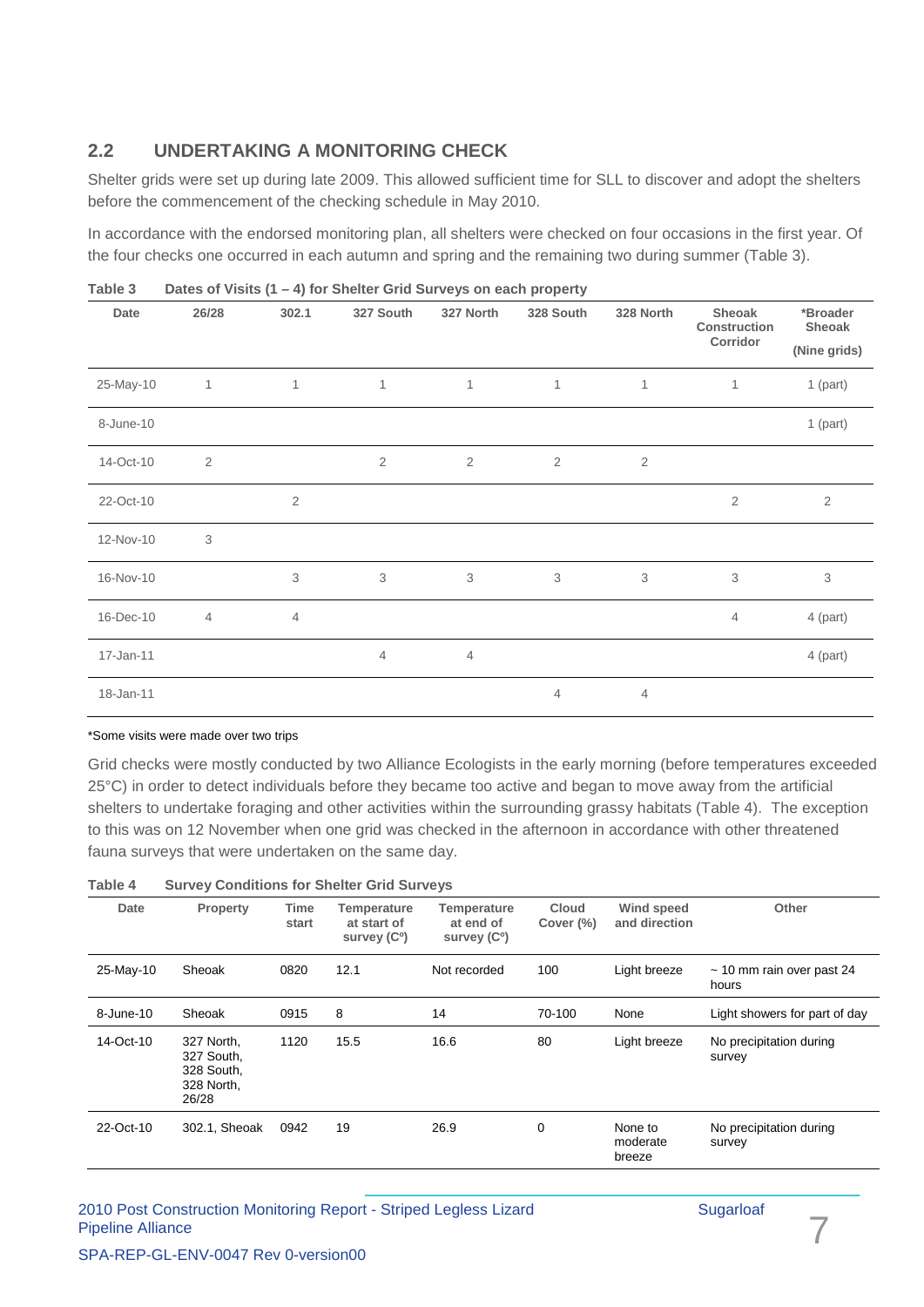| Date      | <b>Property</b>         | Time<br>start | <b>Temperature</b><br>at start of<br>survey (C <sup>o</sup> ) | <b>Temperature</b><br>at end of<br>survey (C <sup>o</sup> ) | <b>Cloud</b><br>Cover (%) | Wind speed<br>and direction | Other                                               |
|-----------|-------------------------|---------------|---------------------------------------------------------------|-------------------------------------------------------------|---------------------------|-----------------------------|-----------------------------------------------------|
| 12-Nov-10 | 26/28                   | 1430          | 26.5                                                          | Not recorded                                                | 100                       | Moderate<br>breeze          | ۰                                                   |
| 16-Nov-10 | 302.1, Sheoak           | 0850          | 15                                                            | 24                                                          | 80-90                     | Light breeze                | No precipitation during<br>survey. Cloud cover high |
| 16-Dec-10 | 302.1. Sheoak           | 0735          | 11.4                                                          | 16                                                          | $\mathbf 0$               | Light breeze                | No precipitation during<br>survey                   |
| 17-Jan-11 | Sheoak                  | 0815          | 18                                                            | 23                                                          | $\mathbf 0$               | Light breeze                | No precipitation during<br>survey                   |
| 18-Jan-11 | 328 South.<br>328 North | 0720          | 13.7                                                          | 14.6                                                        | 100                       | Light breeze                | No precipitation during<br>survey                   |

NB: Temperatures are approximate and collected using a hand held thermometer.

Upon reaching a Shelter Grid during a monitoring check, one Alliance Ecologist recorded a range of relevant location and environmental details (e.g., start time, GPS location, weather conditions, time of day, location, etc.). Then, both ecologists systematically checked under each shelter and attempted to capture any vertebrate fauna present. All data were recorded on an appropriate datasheet, which had been developed for the SLL monitoring procedure.

Fauna captured during the monitoring surveys were temporarily held while the following information was collected:

- Species identification, using an up-to-date key (e.g. Cogger 2000 for reptiles, Menkhorst and Knight 2004 for mammals).
- Shelter Grid reference number where the animal was found.
- Relevant morphometric measurements (e.g., including length, width, weight, presence of tail etc) for any threatened species.

Photographs were taken of any threatened species, focussing on key anatomical features that would differentiate between threatened and non-threatened species, and between individuals where possible, thereby potentially allowing re-captured SLL individuals to be identified during the monitoring phase. As explained in the Introduction, Melbourne Zoo obtained high resolution photos of all SLL that they held during the construction phase of the project.

## <span id="page-11-0"></span>**2.3 UNSCHEDULED GRID CHECK DUE TO RESOWING**

In September 2010, as part of post-construction re-instatement, there was a need to re-sow small patches of land where standard reinstatement had been less successful. This included some areas on property 328 that were adjacent to some of the shelters. In anticipation of the shelters needing to be temporarily moved for the resowing, an ecologist checked the north and south shelters on property 328 prior to the commencement of resowing.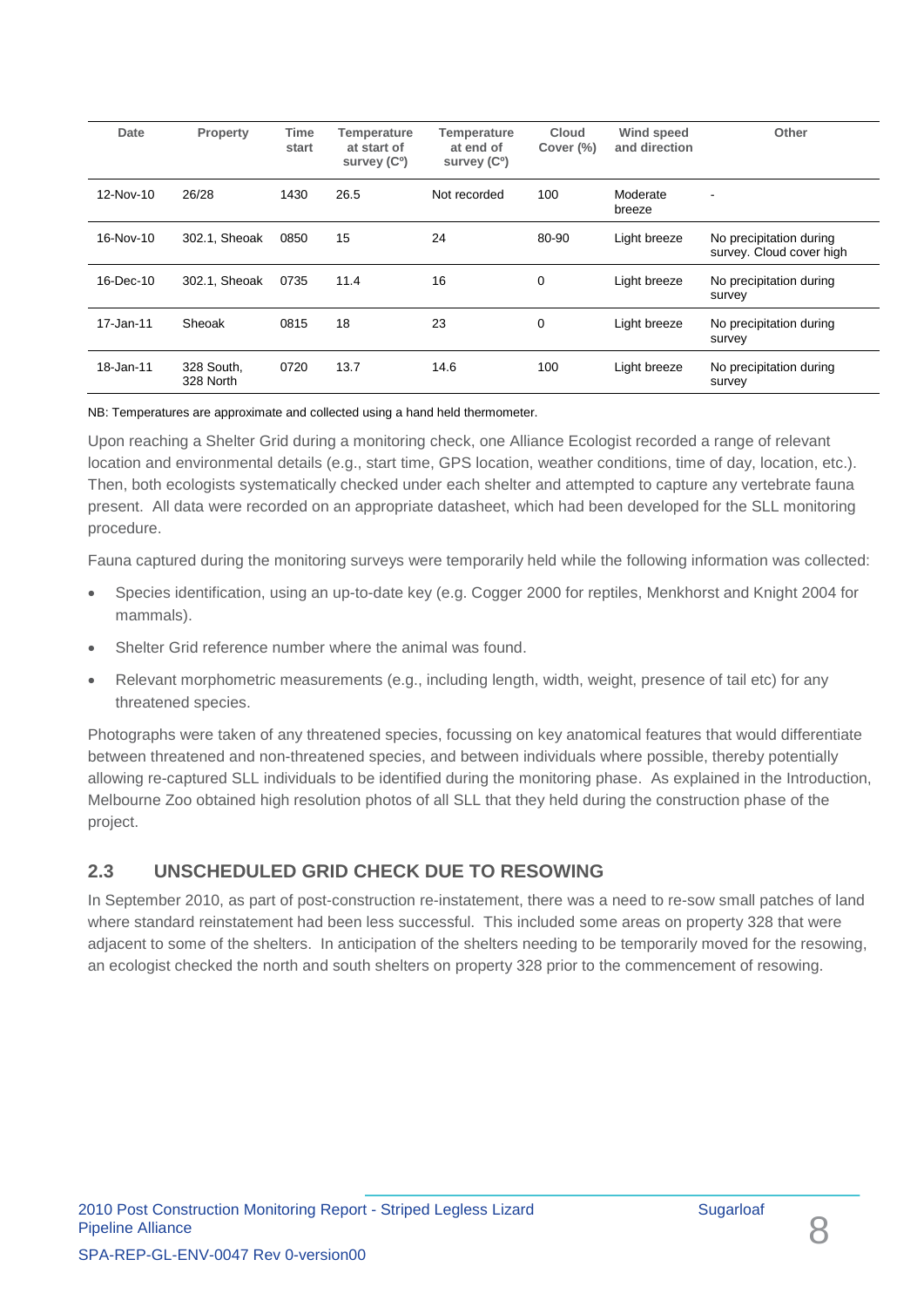## <span id="page-12-0"></span>**3 RESULTS**

## <span id="page-12-1"></span>**3.1 FAUNA DETECTED**

A total of 49 individuals of at least six species (four reptiles and two amphibians) were detected beneath shelters over the course of the grid checks [\(Table 5](#page-16-1) [-Table](#page-19-0) 12).

Many of the small reptiles (mainly skinks) that were detected escaped into the dense grass before they could be identified or captured, particularly during shelter checks done when conditions were warmer. However, all of those individuals were observed fairly well before their escape and are considered unlikely to have been confused with SLL (i.e., at least one limb was seen). A number of small unidentified reptiles were recorded as 'skink sp.' At least some of these are likely to have been the Garden Skink (*Lampropholis guichenoti*), which is a relatively common species, but highly variable in pattern and colour and could be confused with other species (e.g., Southern Grass Skink, *Pseudemoia entrecasteauxii*), if a fleeting glimpse is all that is obtained. Some individual vertebrates were seen well enough to determine genus but were not captured and identification to species level could not be obtained.

Overall results were as follows:

- Striped Legless Lizard (*Delma impar*) (3 detections);
- Spotted Marsh Frog (*Limnodynastes tasmaniensis*) (14 detections);
- Southern Bullfrog (*Limnodynastes dumerilli*) (1 detection);
- Garden Skink (*Lampropholis guichenoti*) (17 detections);
- Eastern Brown Snake (*Pseudonaja textilis*) (4 detections);
- Common Blue-tongued Lizard (*Tiliqua scincoides*) (1 detection);
- Unidentified skink (8 detections); and
- Unidentified snake (1 detection).

## <span id="page-12-2"></span>**3.2 NON-CONSTRUCTION AREAS ON BROADER SHEOAK**

No SLL were detected during the first check (25 May 2010 and 8 June 2010), although one sloughed skin in poor condition was detected under a shelter (Grid C, shelter 1.16) [\(Table 12\)](#page-19-0). On the basis of size and scales this slough is likely to have been from a SLL. Underneath five of the shelters, Spotted Marsh Frogs (*Limnodynastes tasmaniensis*) were also detected.

No SLL or other vertebrate fauna species were detected underneath the shelters on 22 October 2010 [\(Table 12\)](#page-19-0).

No SLL were detected underneath the shelters on 12 November 2010. However, two small skinks were observed basking on top of two separate shelters but disappeared into grassy cover when approached by the ecologists [\(Table 12\)](#page-19-0).

One dead (squashed) reptile was detected under one shelter (Grid H, shelter 4.1) on 17 December 2010. This individual was very degraded however it is likely to have been a SLL due to the animals size, scale configuration, colour and lack of pectoral girdle. It is possible that cattle trod on the shelter. Three other vertebrate species were detected under shelters during this fourth check [\(Table 12\)](#page-19-0).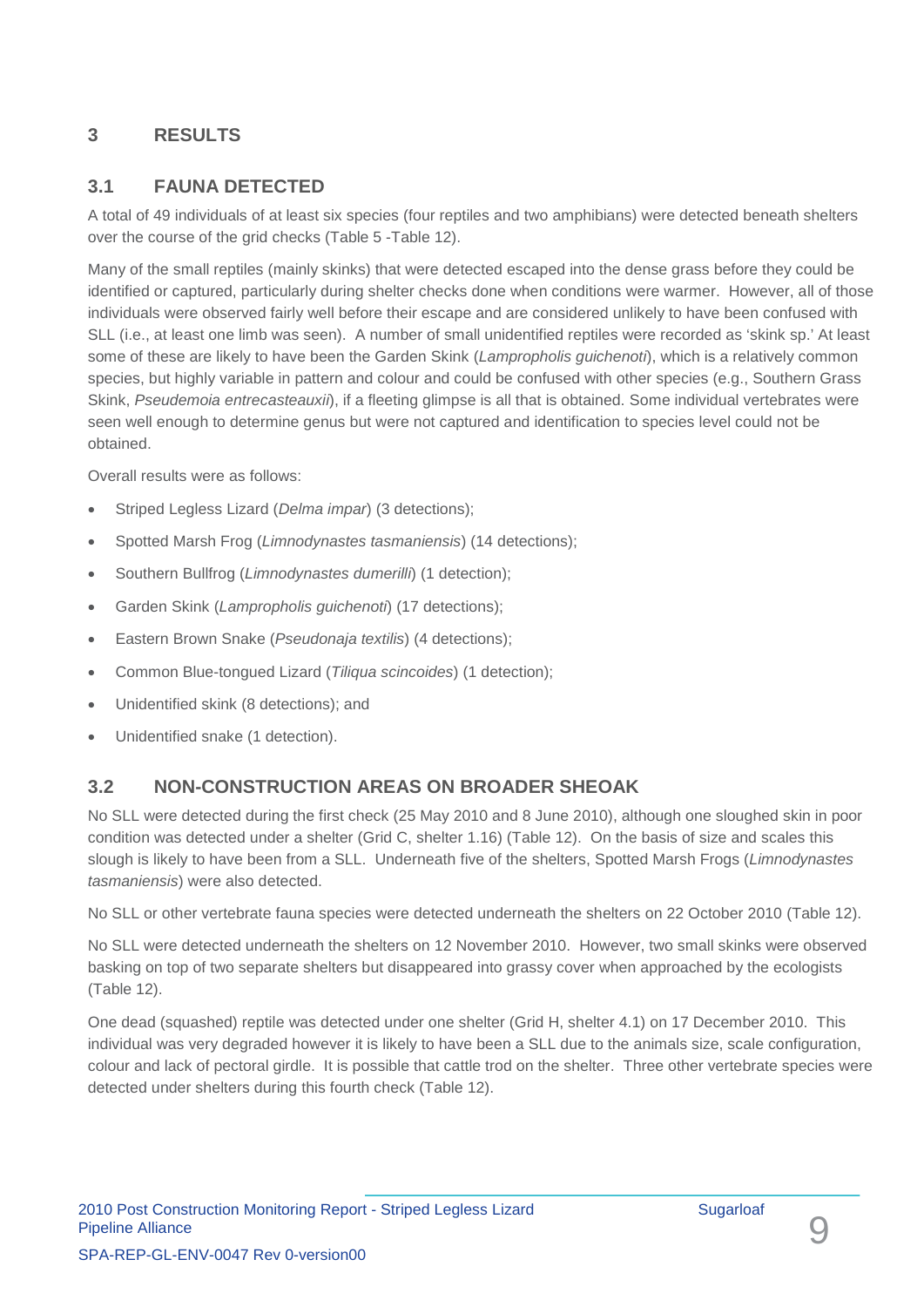## <span id="page-13-0"></span>**3.3 CONSTRUCTION AREAS ON PRIVATE PROPERTIES**

In summary:

- Four fauna species were identified during all the shelter checks [\(Table 5](#page-16-1) [Table](#page-18-0) 10).
- No SLL were detected under shelters during the four scheduled grid checks. However, during the unscheduled check before resowing, one SLL was captured beneath a shelter in the grid associated with property 328 North. This animal was beneath a shelter in the undisturbed adjacent roadside area (shelter 2.18). Appropriate details were documented for the lizard (while on site), and it was then released at the point of capture.
- Only frogs (2 species) were detected under shelters in both the former construction area and adjacent undisturbed areas during the May 2010 check of the shelters.
- Small numbers of skinks (mostly Garden Skink *Lampropholis guichenoti)* were detected underneath numerous shelters across most properties during the October 2010 check of the shelters. An Eastern Brown Snake (*Pseudonaja textilis*) was also detected at property 327 North during this check.
- During the November check, two species were detected (Garden Skinks and an unidentified snake species) within one shelter grid only (property 26/28).
- Common species of skink (Garden Skink *Lampropholis guichenoti)* and frog (Spotted Marsh Frog *Limnodynates tasmaniensis*) were detected during the fourth check (December 2010/January 2011).

In addition:

- Following heavy rainfall and flooding, 14 of the shelters from one grid at property 26/28 were found to have washed away prior to the October 2010 check, and were not recovered. Another 10 shelters had been washed out of position but were found nearby. Following the November 2010 checks of the remaining shelters at this location, all of the shelters within this grid were moved nearby to slightly higher ground, and new shelters were installed to replace those that had been lost.
- Slashing of grasses along roadsides resulted in the loss of ten shelters at 302.1 and 1-2 shelters elsewhere. Shelters were replaced, with new shelters being placed in nearby locations less likely to be disturbed by future roadside slashing.

Further checks of all of shelters are planned for four occasions through 2011 (May-June, October, November, December), in accordance with the endorsed monitoring plan. A full report will be prepared at the conclusion of the two years monitoring.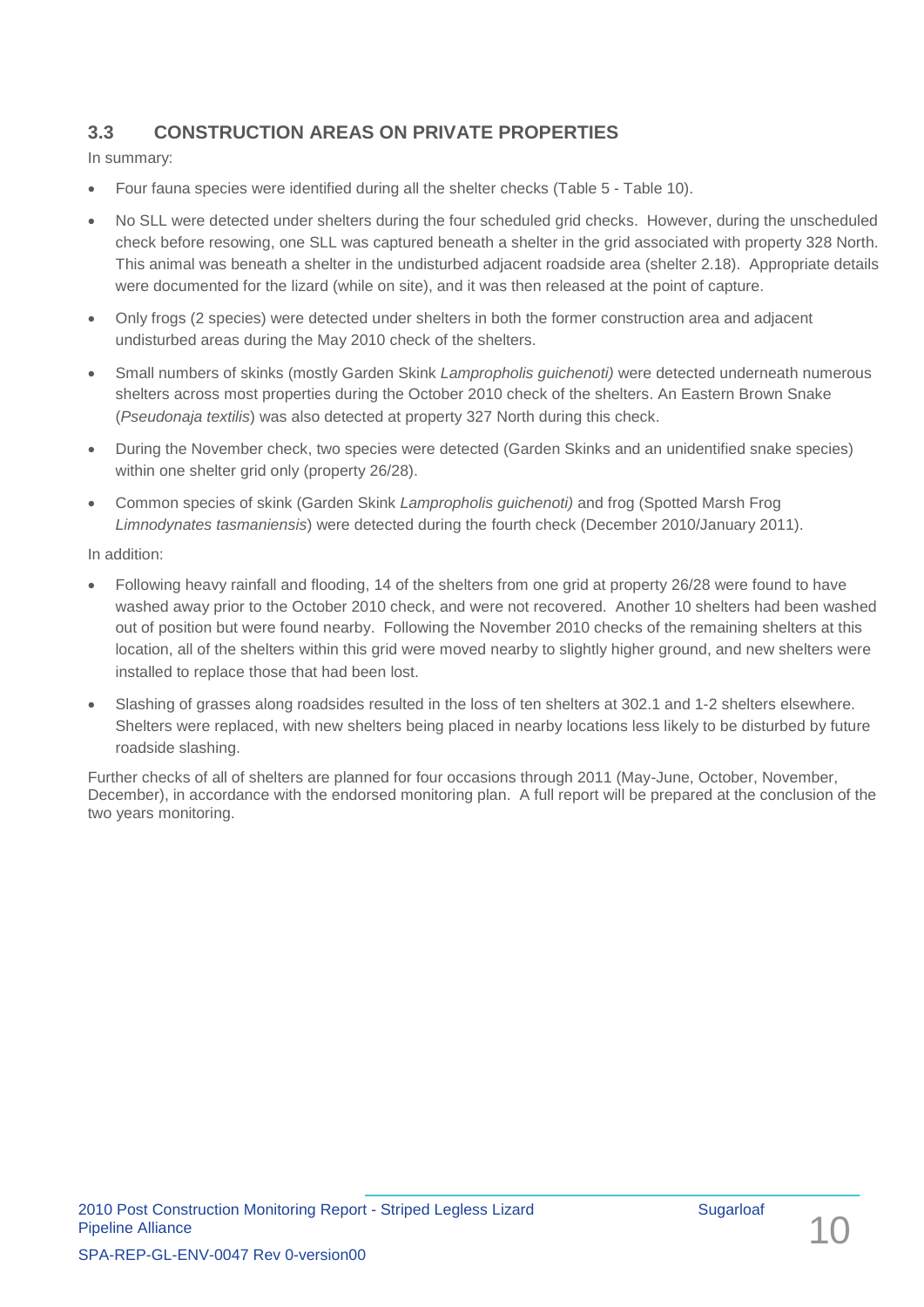# <span id="page-14-0"></span>**4 CONCLUSIONS**

It is difficult to draw any conclusions from the results of this first year of monitoring. The population in the vicinity of the shelter grids appears to be small, but there is insufficient information to determine the exact population size, or if the population size in this area has changed since the construction process. Much fewer SLL were detected under shelters within the construction corridor than were released in these locations following completion of construction. This may be due to the lack of suitable habitat within the construction corridor due to the sparser paddock vegetation which has been recently disturbed.

All SLL detected during the first four checks were detected under shelters in the undisturbed roadside vegetation or within broader Sheoak (outside of construction area). This pattern is not surprising, given that these areas provide denser and less disturbed habitat for small fauna than the habitats in the adjacent paddocks.

Photos of SLL or evidence of SLL (sloughs and animal remains) were compared to photos taken by Melbourne Zoo (taken while Melbourne Zoo held animals found during construction), in order to determine if the animals found during the monitoring phase of this project were the same individuals as those released post construction (i.e. recaptures). No SLL individual found during the post-construction monitoring appeared to be a recaptured animal.

Monitoring of grids will continue through 2011, and results of that monitoring will be included in a separate report.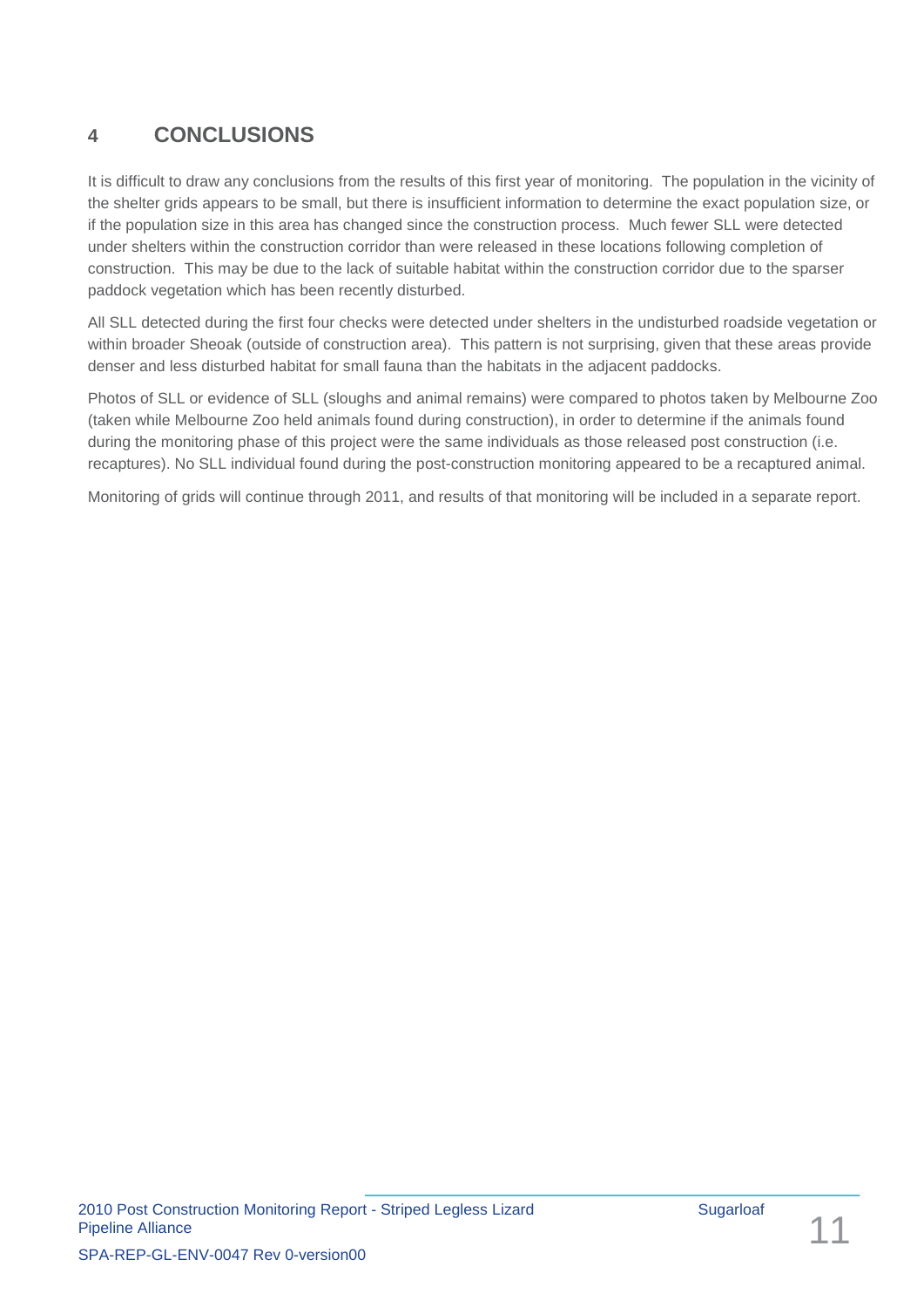## <span id="page-15-0"></span>**5 References**

Cogger H. G. 2000. *Reptiles and Amphibians of Australia - 6th edition*. Sydney: Reed New Holland

- DEWHA 2009 EPBC Act Policy Statement 1.1 Significant Impact Guidelines, Matters of National Environmental Significance, Department of the Environment, Water, Heritage and the Arts, Canberra.
- DSEWPC 2009 *Delma impar* in Species Profile and Threats Database, Department of Sustainability, Environment, Populations and Communities, Canberra. Available Online from: [http://www.environment.gov.au/cgi](http://www.environment.gov.au/cgi-bin/sprat/public/publicspecies.pl?taxon_id=1649#sprat_profile)[bin/sprat/public/publicspecies.pl?taxon\\_id=1649#sprat\\_profile](http://www.environment.gov.au/cgi-bin/sprat/public/publicspecies.pl?taxon_id=1649#sprat_profile) Accessed 14 April 2011.
- IUCN, 2009, *IUCN Red List of Threatened Species. Version 2009.1.* < http://www.iucnredlist.org/apps/redlist/details/6315/0 >. Downloaded on 14 April 2011.
- Menkhorst P. W. and Knight F. 2004 *A Field Guide to the Mammals of Australia* Second Edition, Melbourne: Oxford University Press.
- Webster, A., R. Fallu & K. Preece 2003. *Action Statement No. 17 Striped Legless Lizard* Delma impar. [Online]. [http://www.dse.vic.gov.au/CA256F310024B628/0/733E0C562109F08CCA257092001E7C50/\\$File/017+Striped+](http://www.dse.vic.gov.au/CA256F310024B628/0/733E0C562109F08CCA257092001E7C50/$File/017+Striped+Legless+Lizard+1992.pdf) [Legless+Lizard+1992.pdf](http://www.dse.vic.gov.au/CA256F310024B628/0/733E0C562109F08CCA257092001E7C50/$File/017+Striped+Legless+Lizard+1992.pdf) Downloaded 14 April 2011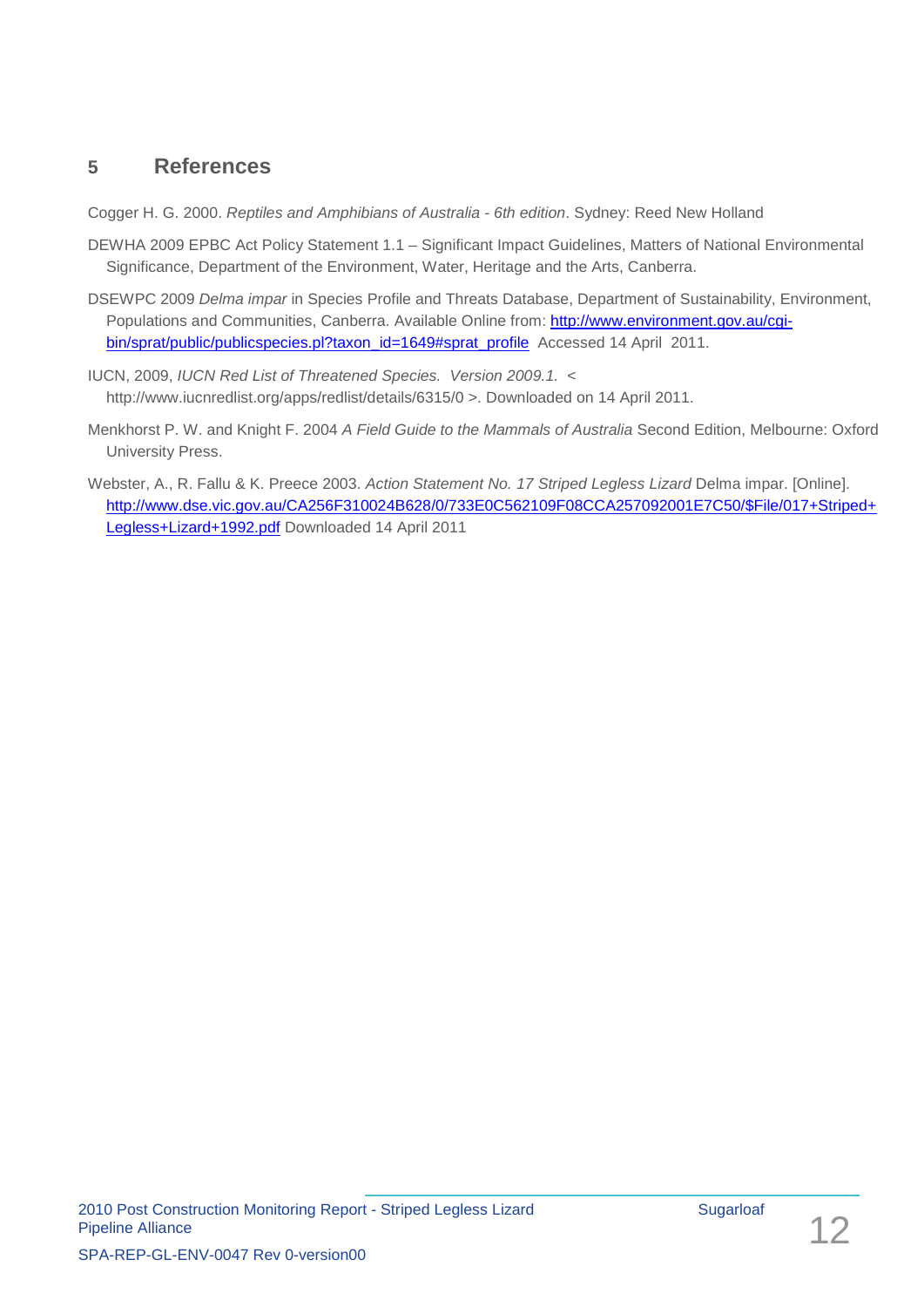# <span id="page-16-0"></span>**Appendix – Survey results**

| Check # | Date      | Fauna detected? | <b>Species</b>                                    | Count | <b>Shelter</b><br>number | Roadside or<br>construction corridor? |
|---------|-----------|-----------------|---------------------------------------------------|-------|--------------------------|---------------------------------------|
|         | 25-May-10 | Yes             | Spotted Marsh Frog,<br>Limnodynastes tasmaniensis |       | 3.3                      | Roadside                              |
| 2       | 22-Oct-10 | None            | $\overline{\phantom{a}}$                          |       | $\sim$                   | $\overline{\phantom{a}}$              |
| 3       | 16-Nov-10 | None            | ۰                                                 | ۰     | $\overline{\phantom{a}}$ | $\overline{\phantom{a}}$              |
| 4       | 16-Dec-10 | None            | ۰                                                 | ۰.    | $\sim$                   | $\overline{\phantom{a}}$              |

#### <span id="page-16-1"></span>**Table 5 Results of survey for Grid on property 302.1**

### **Table 6 Results of survey for Grid on property 327 (Northern grid)**

| Check # | Date      | Fauna detected? | <b>Species</b>                                | Count | <b>Shelter</b><br>number | Roadside or<br>construction corridor? |
|---------|-----------|-----------------|-----------------------------------------------|-------|--------------------------|---------------------------------------|
|         | 25-May-10 | Yes             | Southern Bullfrog,<br>Limnodynastes dumerilii | 1     | 1.3                      | construction corridor                 |
| 2       | 14-Oct-10 | Yes             | Skink sp., Lampropholis sp.                   | 1     | 1.23                     | construction corridor                 |
|         |           |                 | Garden Skink, Lampropholis<br>guichenoti      | 1     | 1.16                     | construction corridor                 |
|         |           |                 | Skink sp., Lampropholis sp.                   | 1     | 2.18                     | Roadside                              |
|         |           |                 | Eastern Brown Snake,<br>Pseudonaja textilis   | 1     | 2.3                      | Roadside                              |
| 3       | 16-Nov-10 | None            |                                               |       | $\overline{\phantom{a}}$ |                                       |
| 4       | 17-Jan-11 | None            |                                               |       | $\overline{\phantom{a}}$ | ۰                                     |

#### **Table 7 Results of survey for Grid on property 327 (Southern grid)**

| Check # | Date      | Fauna detected? | <b>Species</b>                                    | Count  | <b>Shelter</b><br>number | Roadside or<br>construction corridor? |
|---------|-----------|-----------------|---------------------------------------------------|--------|--------------------------|---------------------------------------|
|         | 25-May-10 | None            | ۰                                                 | ۰      | $\overline{\phantom{a}}$ | $\overline{\phantom{a}}$              |
| 2       | 14-Oct-10 | None            | ۰                                                 | ۰      | $\overline{\phantom{a}}$ | $\overline{\phantom{a}}$              |
| 3       | 16-Nov-10 | None            | $\overline{\phantom{a}}$                          | $\sim$ | $\overline{\phantom{a}}$ | $\overline{\phantom{a}}$              |
| 4       | 17-Jan-11 | Yes             | Spotted Marsh Frog,<br>Limnodynastes tasmaniensis |        | 1.16                     | construction corridor                 |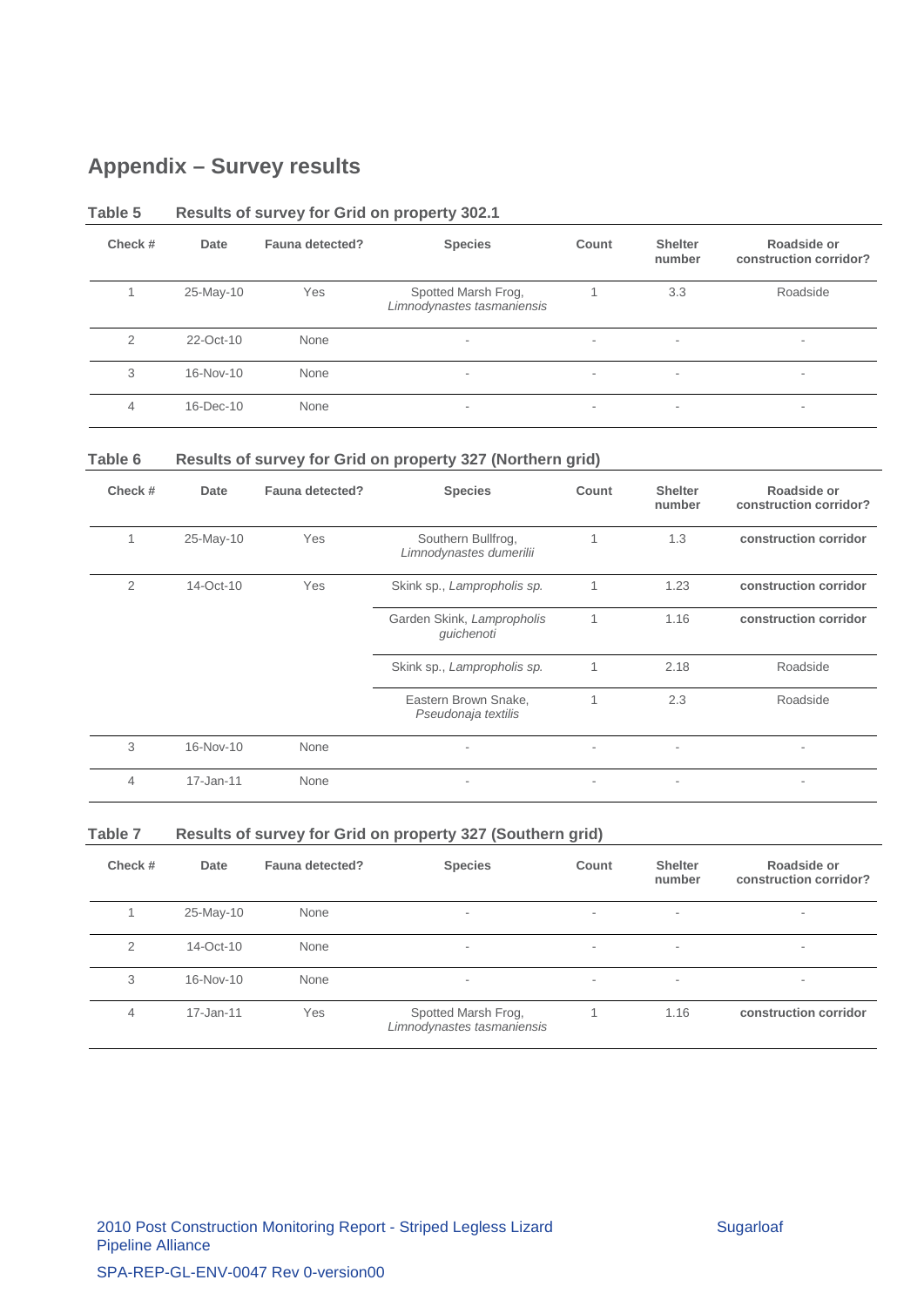| Check #        | Date      | Fauna detected? | <b>Species</b>                           | Count          | <b>Shelter</b><br>number | Roadside or<br>construction corridor? |
|----------------|-----------|-----------------|------------------------------------------|----------------|--------------------------|---------------------------------------|
|                | 25-May-10 | None            | $\overline{\phantom{0}}$                 | ٠              | $\overline{\phantom{a}}$ |                                       |
| $\overline{2}$ | 14-Oct-10 | Yes             | Garden Skink, Lampropholis<br>guichenoti | 2              | 1.1                      | construction corridor                 |
|                |           |                 | Skink sp., Lampropholis sp.              | 1              | 1.16                     | construction corridor                 |
|                |           |                 | Garden Skink, Lampropholis<br>guichenoti | 1              | 1.17                     | construction corridor                 |
|                |           |                 | Garden Skink, Lampropholis<br>guichenoti | 1              | 1.18                     | construction corridor                 |
|                |           |                 | Garden Skink, Lampropholis<br>guichenoti | $\overline{2}$ | 1.23                     | construction corridor                 |
| 3              | 16-Nov-10 | None            | $\overline{\phantom{a}}$                 | $\sim$         | $\overline{\phantom{a}}$ | ٠                                     |
| $\overline{4}$ | 18-Jan-11 | None            | ٠                                        | ٠              |                          | $\overline{\phantom{a}}$              |

### **Table 8 Results of survey for Grid on property 328 (Southern grid)**

### **Table 9 Results of survey for Grid on property 328 (Northern grid)**

| Check #   | Date      | Fauna detected? | <b>Species</b>                                    | Count | <b>Shelter</b><br>number | Roadside or<br>construction corridor? |
|-----------|-----------|-----------------|---------------------------------------------------|-------|--------------------------|---------------------------------------|
|           | 25-May-10 | None            | $\overline{\phantom{a}}$                          | ۰     | $\overline{\phantom{a}}$ | ٠                                     |
| Re-sowing | 23-Sep-10 | <b>Yes</b>      | <b>Striped Legless Lizard, Delma</b><br>impar     | 1     | 2.18                     | <b>Roadside</b>                       |
| 2         | 14-Oct-10 | Yes             | Garden Skink, Lampropholis<br>quichenoti          | 1     | 1.16                     | construction corridor                 |
|           |           |                 | Garden Skink, Lampropholis<br>guichenoti          |       | 2.18                     | Roadside                              |
| 3         | 16-Nov-10 | None            | $\overline{\phantom{a}}$                          | ۰     | ٠                        | ٠                                     |
| 4         | 18-Jan-11 | Yes             | Spotted Marsh Frog,<br>Limnodynastes tasmaniensis |       | 1.3                      | construction corridor                 |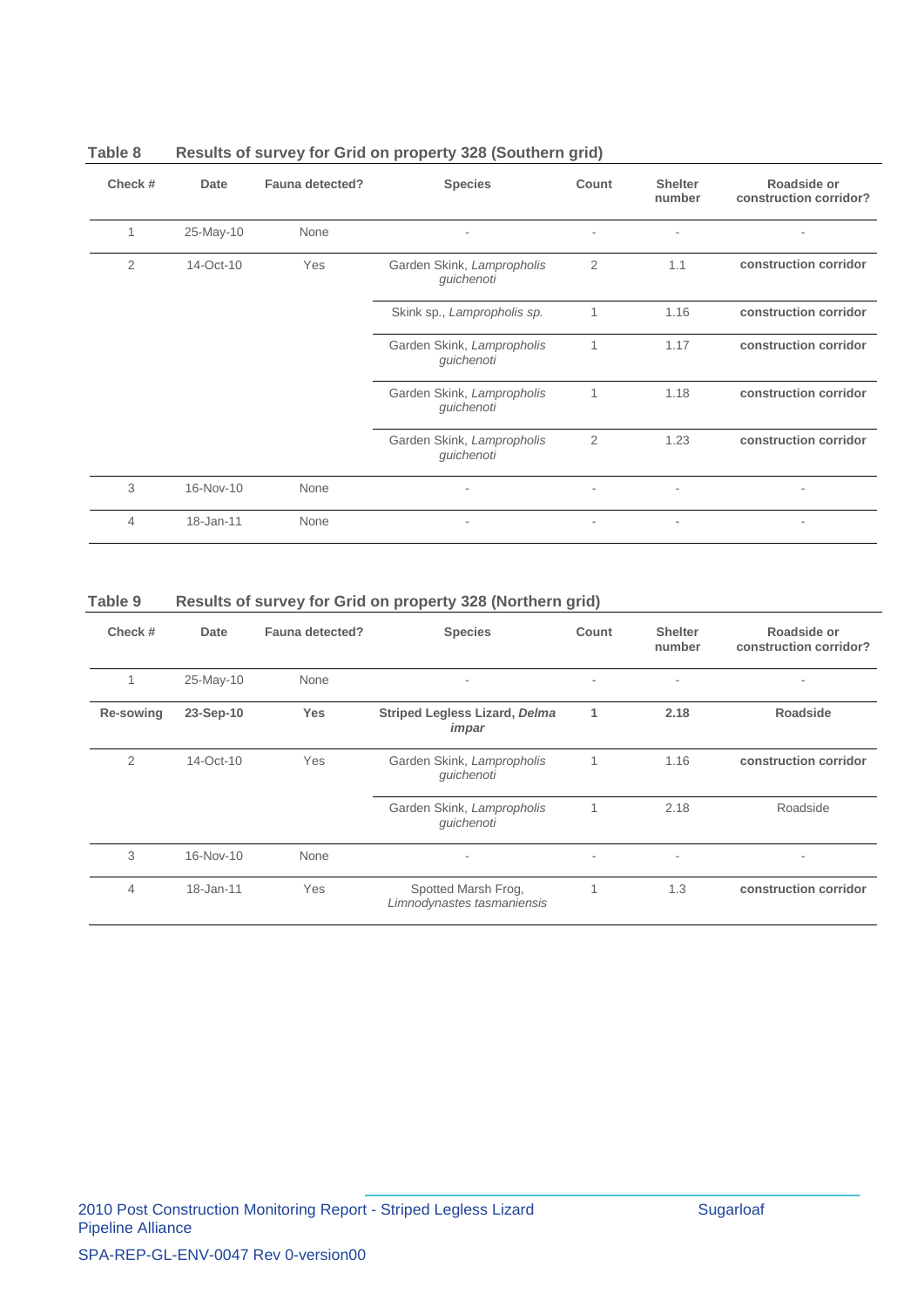| Check #        | Date         | Fauna detected? | <b>Species</b>                                    | Count          | <b>Shelter</b><br>number | Rail reserve or<br>construction corridor?      |
|----------------|--------------|-----------------|---------------------------------------------------|----------------|--------------------------|------------------------------------------------|
| $\mathbf{1}$   | 25-May-10    | Yes             | Spotted Marsh Frog,<br>Limnodynastes tasmaniensis | $\mathbf{1}$   | 4.9                      | construction corridor                          |
| 2              | $14$ -Oct-10 | Yes             | Skink sp., (Scincidae).                           | 1              | 4.2                      | construction corridor                          |
|                |              |                 | Garden Skink, Lampropholis<br>guichenoti          | $\overline{2}$ | 3.4                      | Fence line between<br>paddock and rail reserve |
|                |              |                 | Garden Skink, Lampropholis<br>guichenoti          | $\mathbf{1}$   | 3.5                      | construction corridor                          |
| 3              | 12-Nov-10    | Yes             | Garden Skink, Lampropholis<br>guichenoti          | $\mathbf{1}$   | 2.3                      | Rail Reserve                                   |
|                |              |                 | Garden Skink, Lampropholis<br>quichenoti          | 1              | 4.5                      | construction corridor                          |
|                |              |                 | Garden Skink, Lampropholis<br>quichenoti          | $\mathbf{1}$   | 4.3                      | construction corridor                          |
|                |              |                 | Snake sp., (Elapidae).                            | $\mathbf{1}$   | 4.2                      | construction corridor                          |
| $\overline{4}$ | 16-Dec-10    | Yes             | Skink sp., (Scincidae).                           | 1              | 1.10                     | <b>Rail Reserve</b>                            |
|                |              |                 | Garden Skink, Lampropholis<br>guichenoti          | 1              | 3.5                      | Fence line between<br>paddock and rail reserve |
|                |              |                 | Garden Skink, Lampropholis<br>guichenoti          | 1              | 4.6                      | construction corridor                          |
|                |              |                 | Skink sp., (Scincidae).                           | 1              | 4.4                      | construction corridor                          |

### <span id="page-18-0"></span>**Table 10 Results of survey for Grid on property 26/28**

### **Table 11 Results of survey for Grid within Sheoak construction corridor**

| Check # | Date         | Fauna detected? | <b>Species</b>                                    | Count | <b>Shelter</b><br>number | Roadside or<br>construction corridor? |
|---------|--------------|-----------------|---------------------------------------------------|-------|--------------------------|---------------------------------------|
|         | 25-May-10    | None            | ٠                                                 | ۰     | ٠                        | ۰                                     |
| 2       | 22-Oct-10    | None            | $\overline{\phantom{a}}$                          | ۰     | $\overline{\phantom{a}}$ | ۰                                     |
| 3       | 16-Nov-10    | None            | $\overline{\phantom{a}}$                          | ۰     | $\overline{\phantom{a}}$ |                                       |
| 4       | $16$ -Dec-10 | Yes             | Spotted Marsh Frog,<br>Limnodynastes tasmaniensis |       | 2.6                      | Construction corridor                 |
|         |              |                 | Spotted Marsh Frog,<br>Limnodynastes tasmaniensis |       | 3.2                      | Construction corridor                 |
|         |              |                 | Spotted Marsh Frog,<br>Limnodynastes tasmaniensis |       | 4.6                      | Construction corridor                 |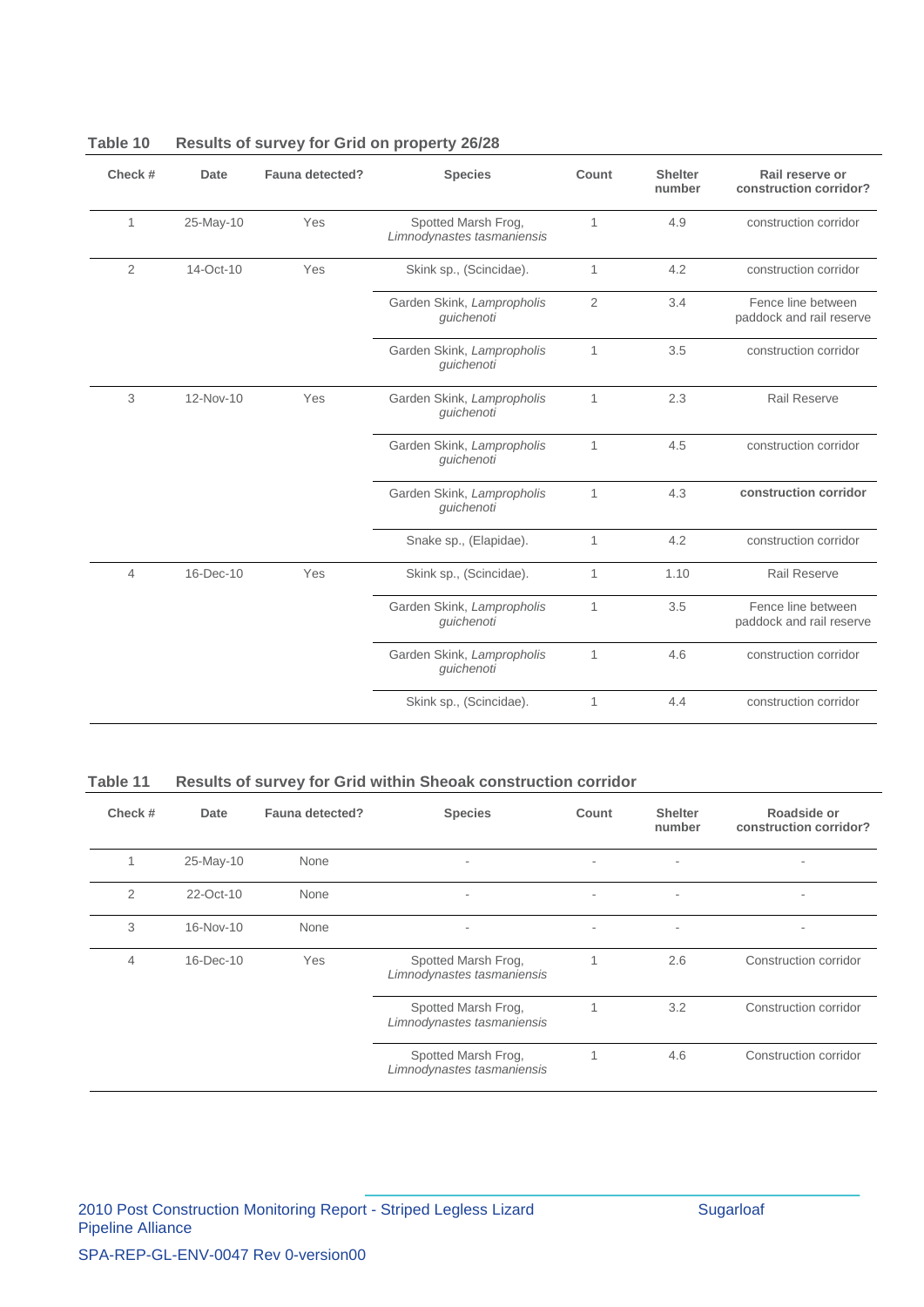| Check #        | Date      | ID                       | Grid Fauna detected? | <b>Species</b>                                                    | Count                    | Shelter<br>number        |
|----------------|-----------|--------------------------|----------------------|-------------------------------------------------------------------|--------------------------|--------------------------|
| $\mathbf{1}$   | 25-May-10 | $\mathsf A$              | Yes                  | Spotted Marsh Frog, Limnodynastes tasmaniensis                    | $\sqrt{2}$               | 4.3                      |
|                |           |                          |                      | Marsh Frog sp., Limnodynastes sp.                                 | $\mathbf{1}$             | 5.1                      |
|                | 8-June-10 | $\mathsf B$              | None                 |                                                                   | ÷,                       |                          |
|                |           | $\mathsf C$              | Yes                  | Slough (shed skin) of unidentified reptile (probable Delma impar) | $\mathbf{1}$             | 1.16                     |
|                |           | $\mathsf D$              | None                 |                                                                   | $\overline{\phantom{a}}$ |                          |
|                |           | $\mathsf E$              | None                 | $\overline{\phantom{a}}$                                          | ÷,                       | $\overline{\phantom{a}}$ |
|                |           | $\mathsf F$              | None                 | ÷,                                                                |                          |                          |
|                |           | G                        | None                 | $\overline{a}$                                                    | J.                       | ٠                        |
|                |           | Н                        | None                 | ä,                                                                | ÷,                       | ÷                        |
|                |           | $\overline{\phantom{a}}$ | Yes                  | Spotted Marsh Frog, Limnodynastes tasmaniensis                    | $\mathbf{1}$             | 3.4                      |
|                |           |                          |                      | Spotted Marsh Frog, Limnodynastes tasmaniensis                    | $\mathbf{1}$             | 4.1                      |
|                |           |                          |                      | Spotted Marsh Frog, Limnodynastes tasmaniensis                    | $\sqrt{2}$               | 5.1                      |
| $\sqrt{2}$     | 22-Oct-10 | $\mathsf A$              | None                 |                                                                   | ÷,                       | ÷,                       |
|                |           | $\mathsf B$              | None                 |                                                                   |                          |                          |
|                |           | $\mathbb C$              | None                 | $\overline{a}$                                                    |                          |                          |
|                |           | D                        | None                 | $\overline{\phantom{a}}$                                          |                          | ÷                        |
|                |           | Ε                        | None                 | $\blacksquare$                                                    |                          |                          |
|                |           | $\mathsf F$              | None                 | ÷,                                                                |                          |                          |
|                |           | G                        | None                 |                                                                   |                          |                          |
|                |           | $\mathbb H$              | None                 |                                                                   | $\overline{\phantom{a}}$ |                          |
|                |           |                          | None                 |                                                                   |                          |                          |
| $\mathfrak{Z}$ | 16-Nov-10 | $\mathsf{A}$             | None                 | L,                                                                | ÷.                       |                          |
|                |           | $\mathsf B$              | None                 | $\overline{a}$                                                    | ÷.                       |                          |
|                |           | $\mathsf C$              | Yes                  | Skink sp., (Scincidae).                                           | $\mathbf{1}$             | 1.14                     |
|                |           |                          |                      | Skink sp., (Scincidae).                                           | 1                        | $3.6\,$                  |
|                |           | $\mathsf D$              | None                 |                                                                   |                          |                          |
|                |           | $\mathsf E$              | None                 | $\overline{\phantom{a}}$                                          | $\overline{\phantom{a}}$ | $\overline{\phantom{m}}$ |
|                |           | $\mathsf F$              | None                 | $\blacksquare$                                                    |                          |                          |
|                |           | G                        | None                 | $\overline{a}$                                                    |                          | ÷                        |

## <span id="page-19-0"></span>**Table 12 Results of survey for nine grids within Broader Sheoak property**